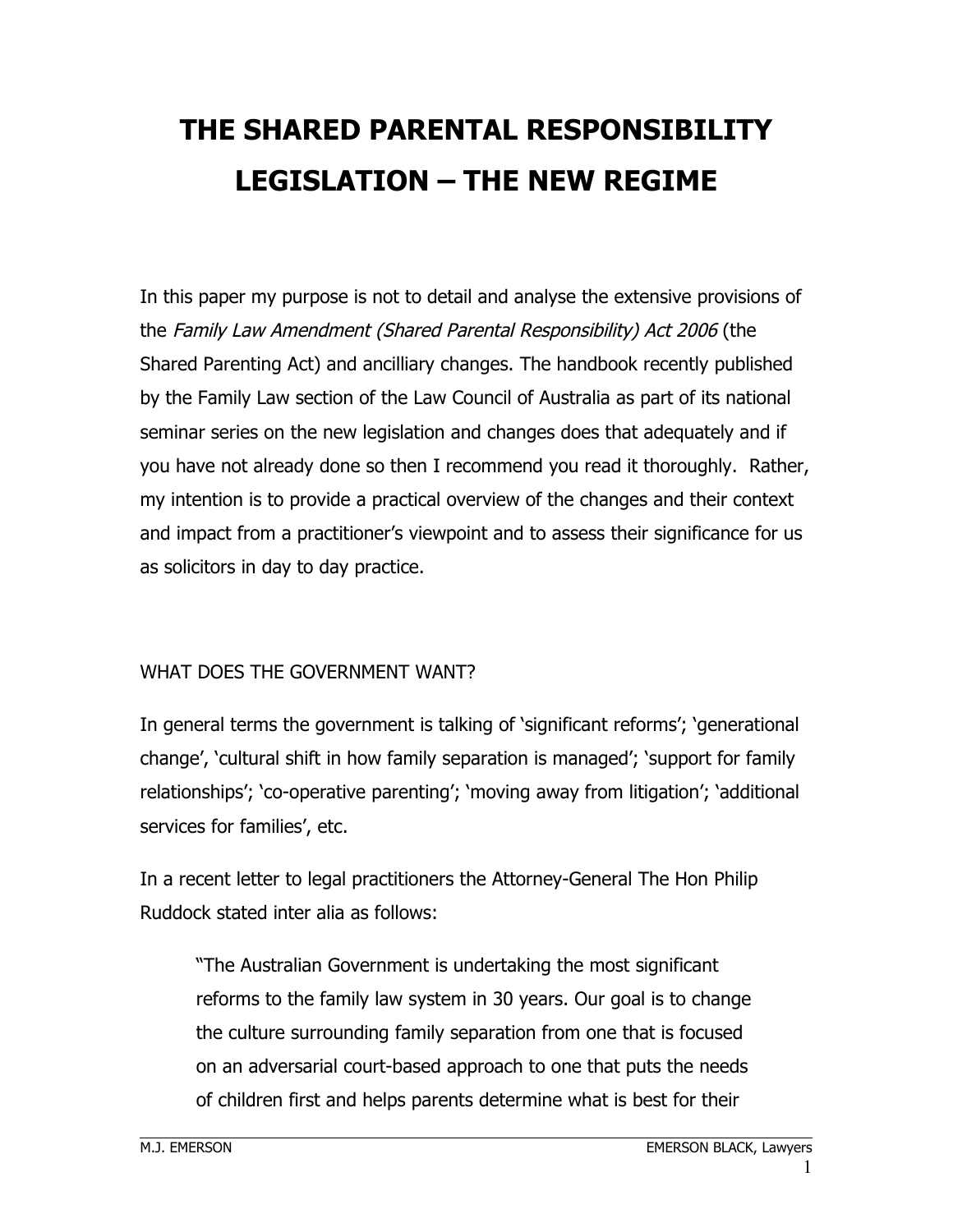children in a co-operative manner. The legal profession will play an important part in achieving this goal."

The issue will be how much things actually change from a practical viewpoint because of the new legislation.

Of course change is nothing new in Family Law and as practitioners we have come to expect it. Since 1975 the Family Law Act (FLA) has been amended more than 65 times and many of such amendments have been substantial (Kennedy 2006). The current changes are, however widely, regarded as the most substantial since the inception of the Act.

The changes provide for:

- A new presumption of equal shared parental responsibility
- Emphasis on best interests (one could ask what has changed?)
- Shared care subject to provisions regarding abuse, neglect and violence
- Compulsory dispute resolution before taking matters to court
- Greater focus on the needs of children and less adversarial proceedings
- New obligations to try to resolve matters outside court
- Working collaboratively with other services;
- Changes to court processes
- A new enforcement regime
- Accreditation of "family counsellors" and "family dispute resolution practitioners"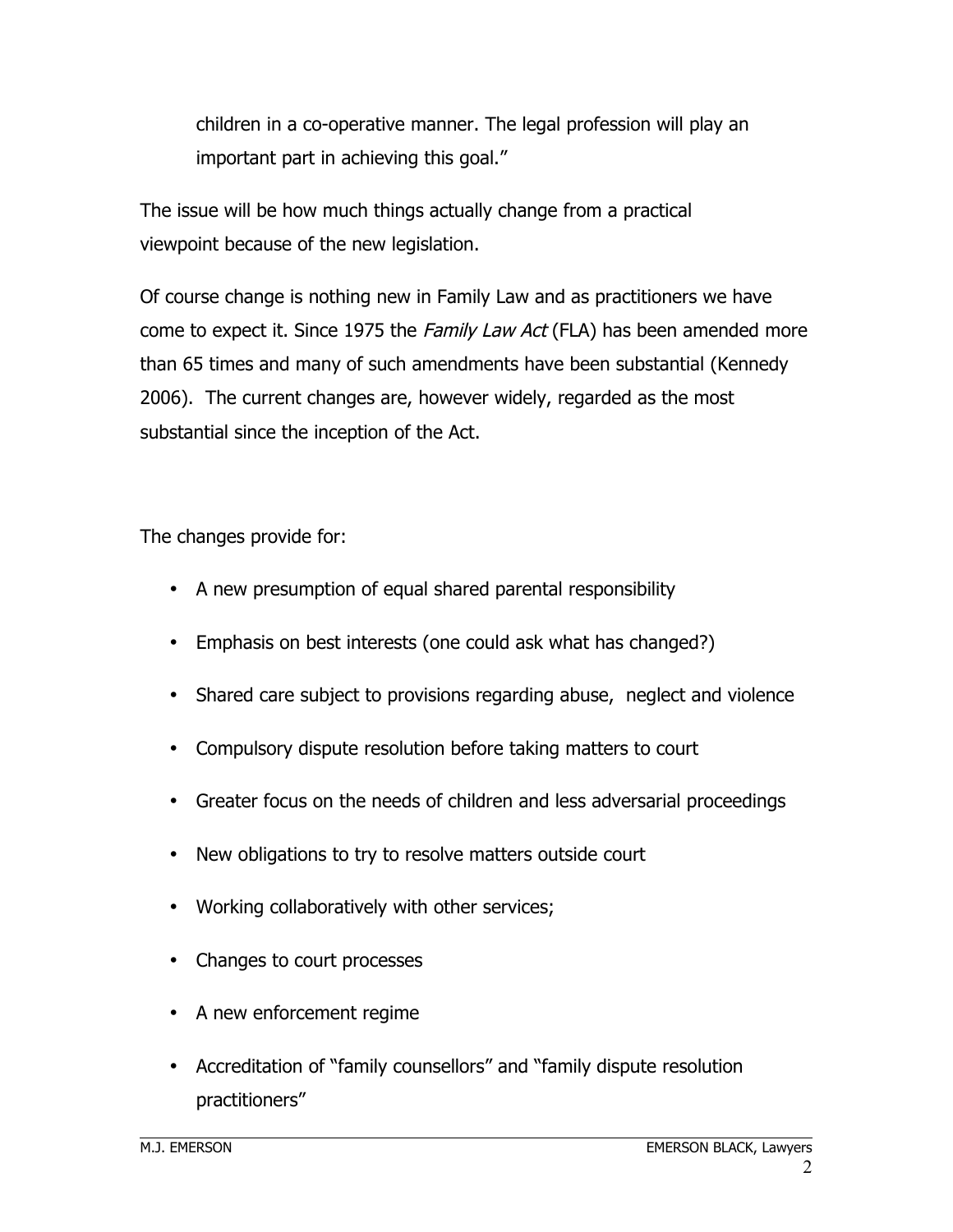In terms of services the changes encompass:

- Family Relationship Centres;
- Family Relationship Advice Line;
- Expanded community based mediation services;
- Expanded Parenting Orders Program;
- New children's contact services;
- Expanded early intervention services;
- Family law violence strategy (released 26 February 2006).
- New combined Court Registry for the Family Court and Federal Magistrates Court.

The point to emphasize from the outset is that while a new presumption of equal shared parental responsibility has been introduced, consideration of equal time or substantial or significant time as well as equal shared parental responsibility itself will be subject to the best interests of the child which remains the paramount consideration.

The note to Section 61DA is significant and provides that the presumption of equal shared parental responsibility relates solely to the allocation of parental responsibility for a child and does not provide for a presumption about the amount of time the child spends with each of the parents.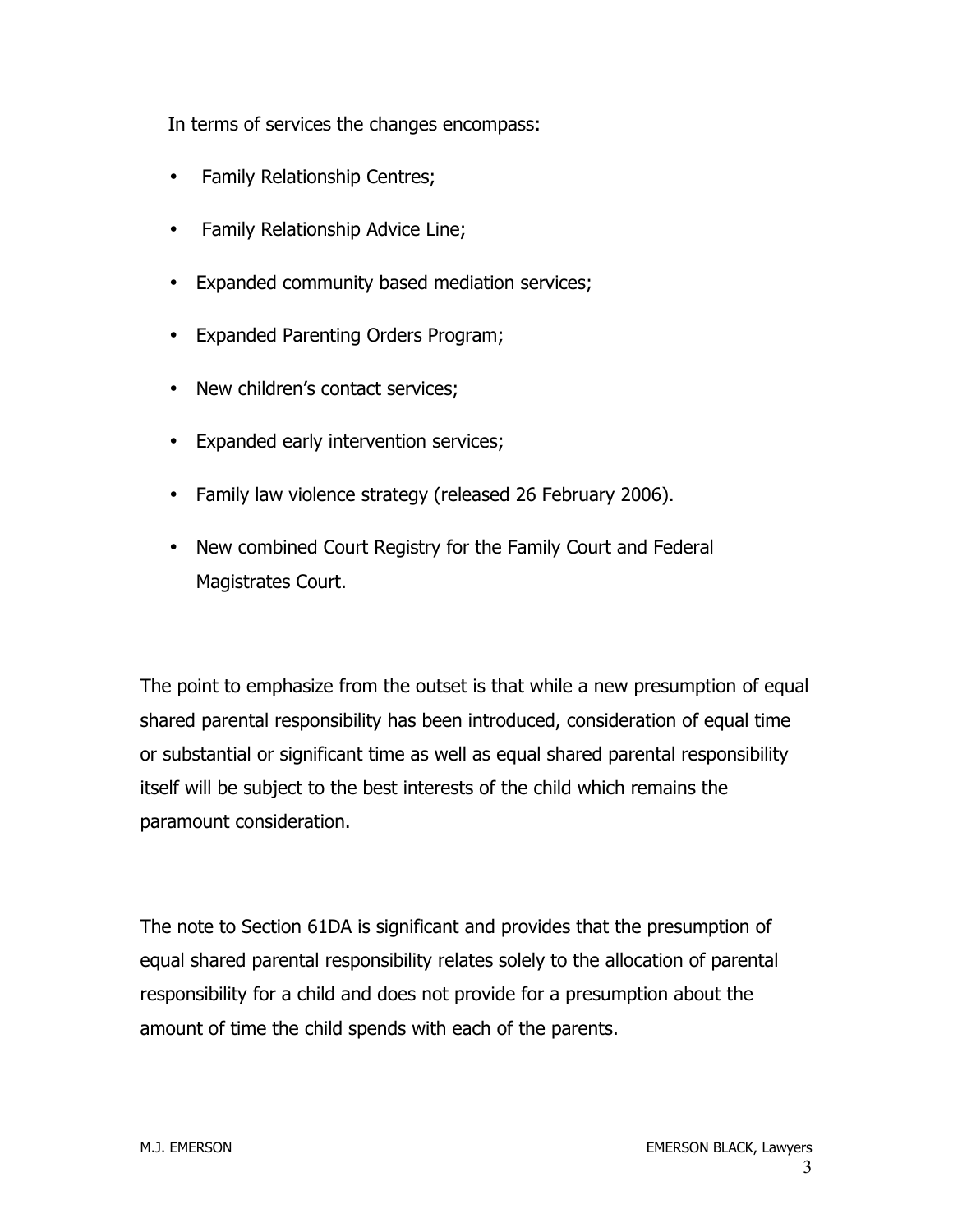#### THE LANGUAGE HAS CHANGED

As lawyers we have new terminology to deal with.

Residence and contact now become "living with", "spending time with" and "communicating with".

We have new concepts to deal with such as "equal shared parental responsibility", "equal time", "substantial and significant time", "long-term issues", "close relationship" and "reasonably practical".

We have the "independent child's lawyer" rather than the "child representative" and we also have "family consultants" and "family dispute resolution practitioners".

#### WHY THE CHANGES?

A simplistic view would be to say that the current changes are the Government's response to substantial pressure from the men's lobby.

The picture is however undoubtedly far more complex.

Papaleo notes that "A combination of societal, financial and economic factors has brought the structure of post-separation parenting under review'.

It would seem that some of the factors noted by Papaleo and others which have had an impact on this development would include the following:

- The greater prevalence of separation and divorce today;
- The greater role of women in the workforce and the fact that for some a shared care arrangement may be a necessity;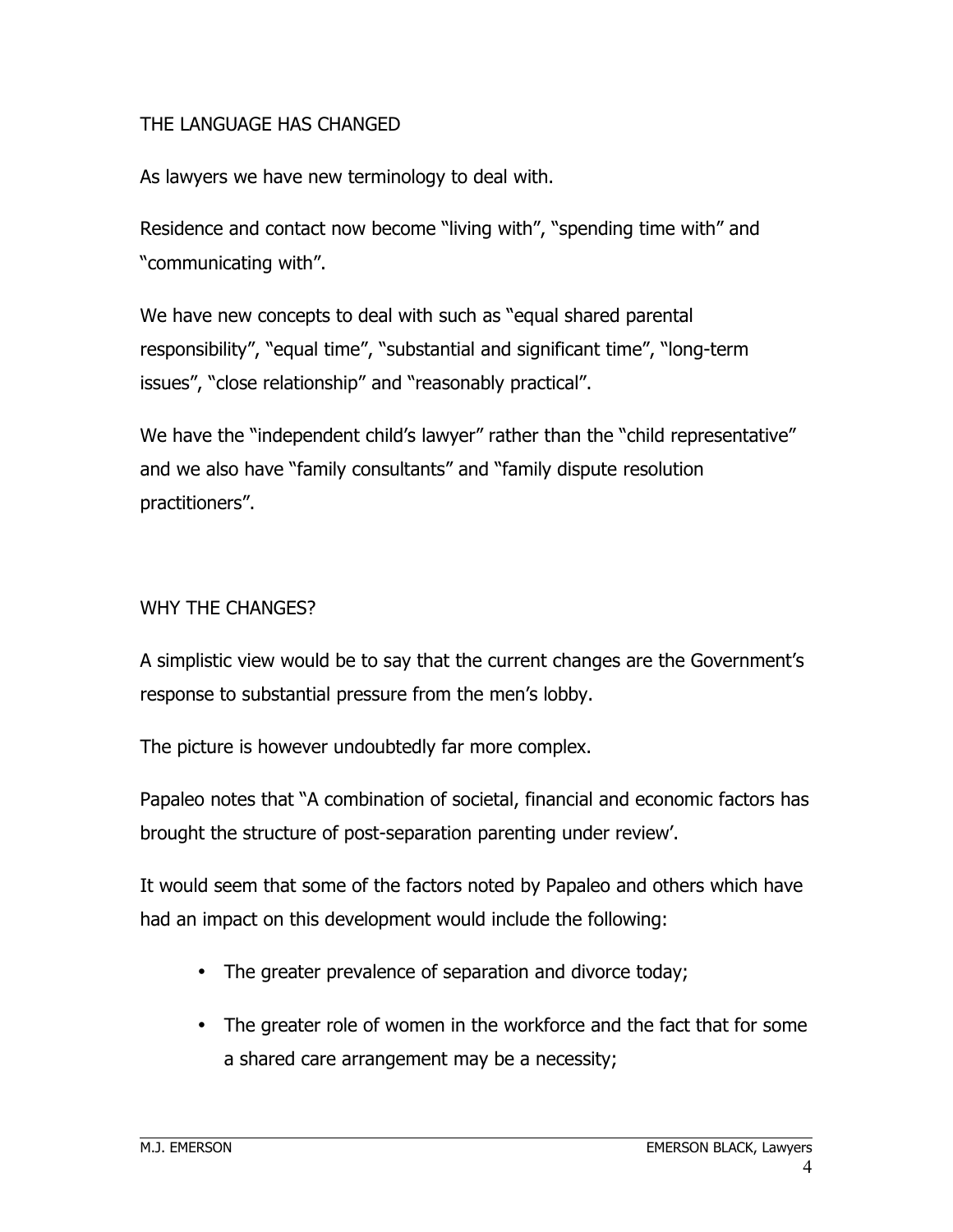- The time pressures of raising children in modern society;
- The costs of raising children particularly in single parent families;
- A greater emphasis in the research on the importance of both parents in the lives of their children;
- The rise in the power and influence of the men's movement;
- The trend towards fathers being more actively involved in their children's lives (Seltzer 1991 as noted by Papaleo 2006);
- The rapid pace of social change;

#### WILL OUR ROLE AS LAWYERS CHANGE?

## **Our present role?**

- We take instructions;
- We give legal advice and try to educate our clients about legal processes and what they might realistically be able to achieve;
- We reality test and try to manage our clients expectations;
- We comply where necessary with pre-action procedures;
- We assist our clients to bring applications before the Court seeking relief where appropriate;
- At times we engage experts to provide opinions and reports to help clarify best interests and to manage and resolve competing expectations;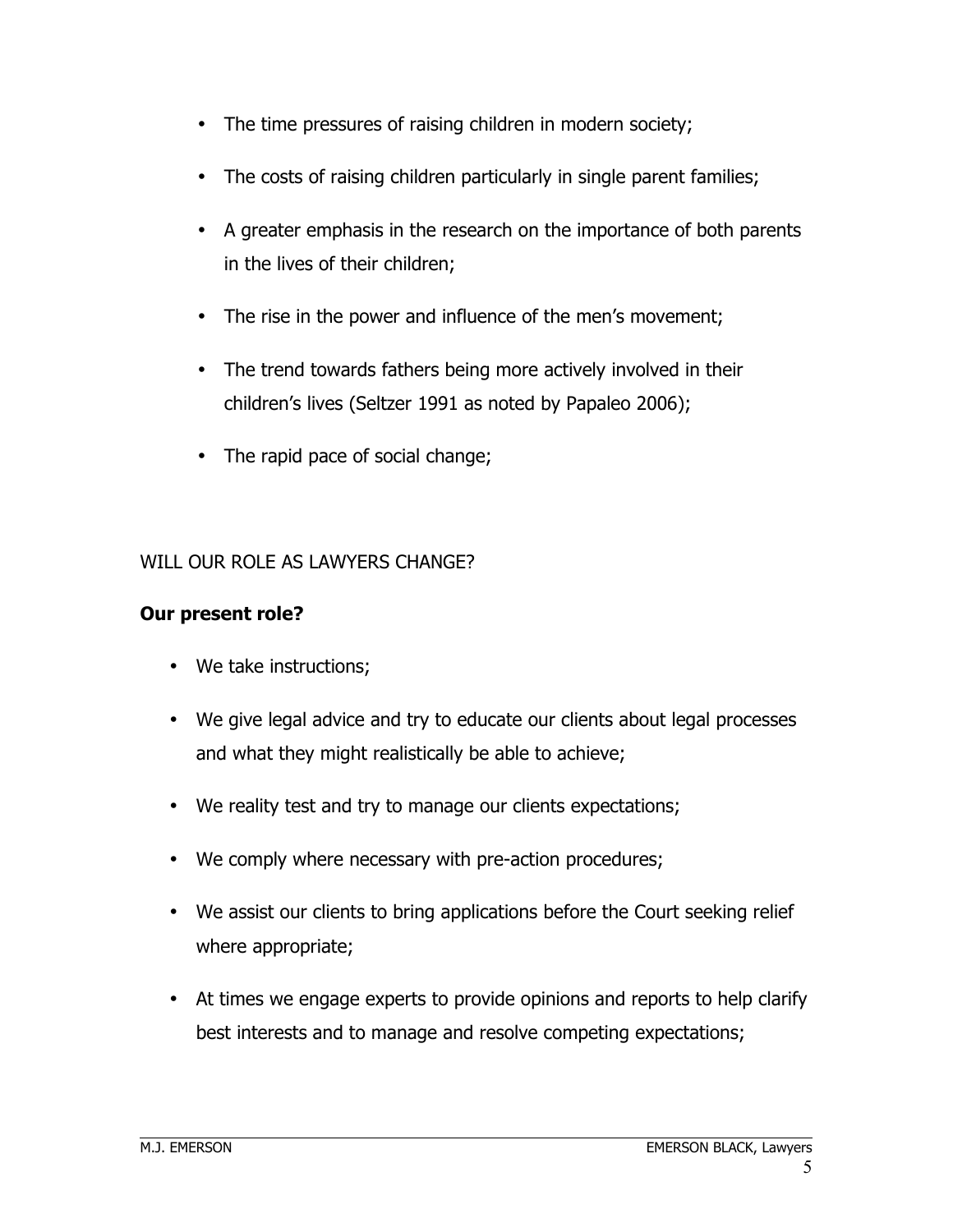- We generally negotiate within achievable parameters and within the confines of our client's instructions;
- We advocate for our clients in proceedings and hearings when negotiations break down.
- We draft orders reflecting any agreement reached.

In my experience most lawyers with a significant involvement in children's matters have a child-focused approach and direct their efforts to resolving matters as expeditiously and as inexpensively as possible.

Indeed the Hon. John Fogarty AM in a wide ranging article reviewing 30 years of change in the Family Court noted that "the successes in Family Law are due in large part to the manner in which lawyers have developed both individual and collegiate skills" (Fogarty 2006).

Nevertheless there have been pressures for reform and the changes seek to respond to those pressures.

# **New obligations**

Under the new regime we will still do all of the above but many of the ground rules will change. There will be a need to undertake dispute resolution before proceedings are launched (although this will be phased in over time) and we will need to give emphasis to the new shared parenting factors set out in the legislation in advising our clients, negotiating outcomes, drafting orders and conducting proceedings.

As practitioners we will have an obligation to advise our clients of the possibility that the children may be spending "equal" or "substantial and significant" time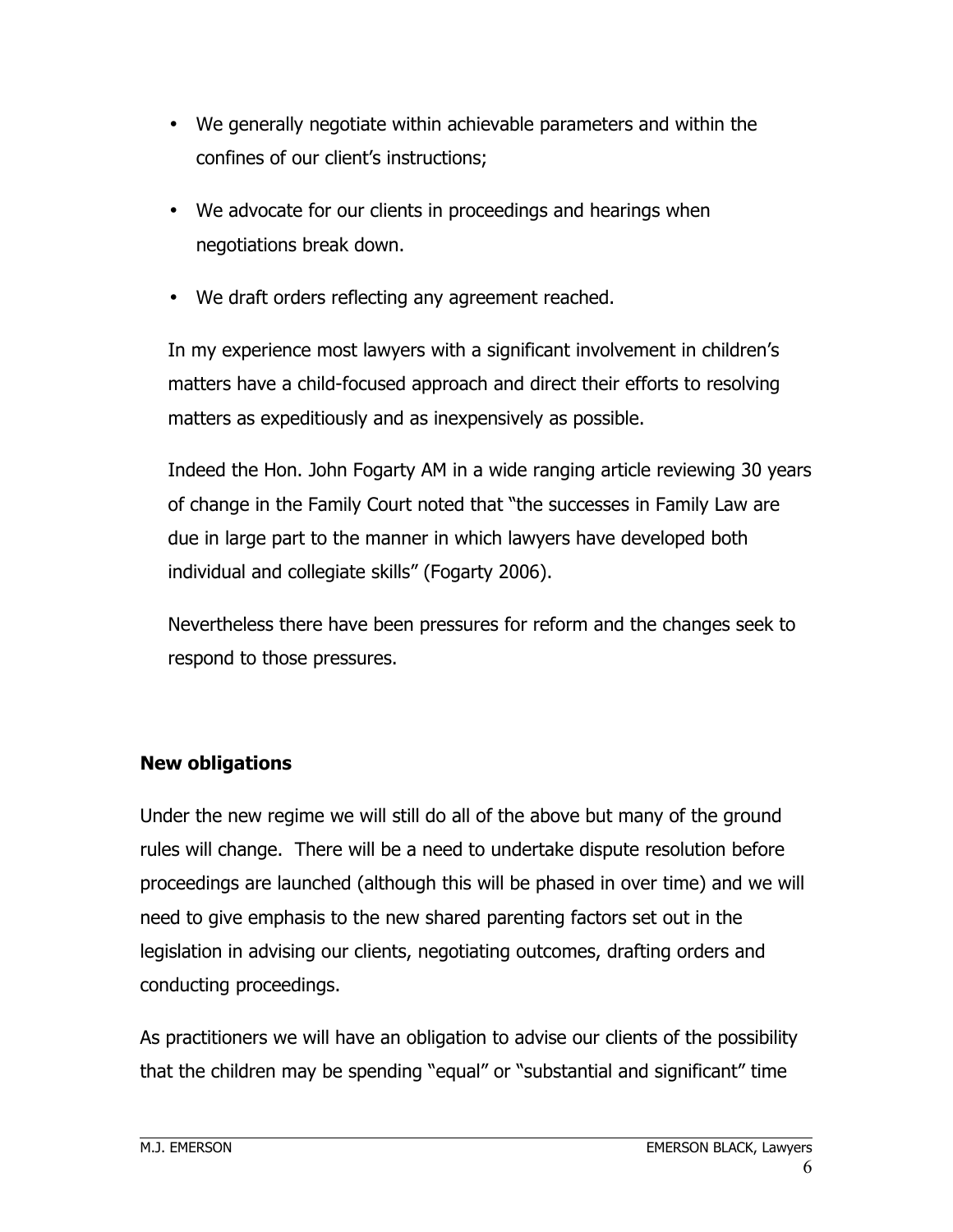with each of them. As advocates we will seek to obtain outcomes within the scope of the legislation.

The court however is not bound to require children to spend equal time with each parent, but rather is obliged to consider whether such an order would be in a child's best interest and if it is and it is practicable to do so, whether an order should be made in such terms.

We are also obliged to give certain documents to parties (see Section 12E).

So while we will have new obligations to comply with, essentially our role will remain the same but with a new emphasis on "shared parenting" arising not only from the specifics of the legislation but perceptions of our clients as to what it all means and the pressures such perceptions bring.

On a day to day basis this will undoubtedly bring more pressures from what were formerly "contact" parents for more time with their children and more involvement in their lives. These pressures will impact on our role in negotiating settlements and drafting orders. Similarly there will be pressure from parties opposed to such changes who fear the government has gone too far.

It will be left to the Court to resolve these competing interests within the strictures and confines of the legislation. For us as lawyers it is a new environment with the full extent of the guidelines and their impact unclear.

# SO WHAT HAS CHANGED?

There are clear messages and indeed obligations for the courts and practitioners to at least consider shared care.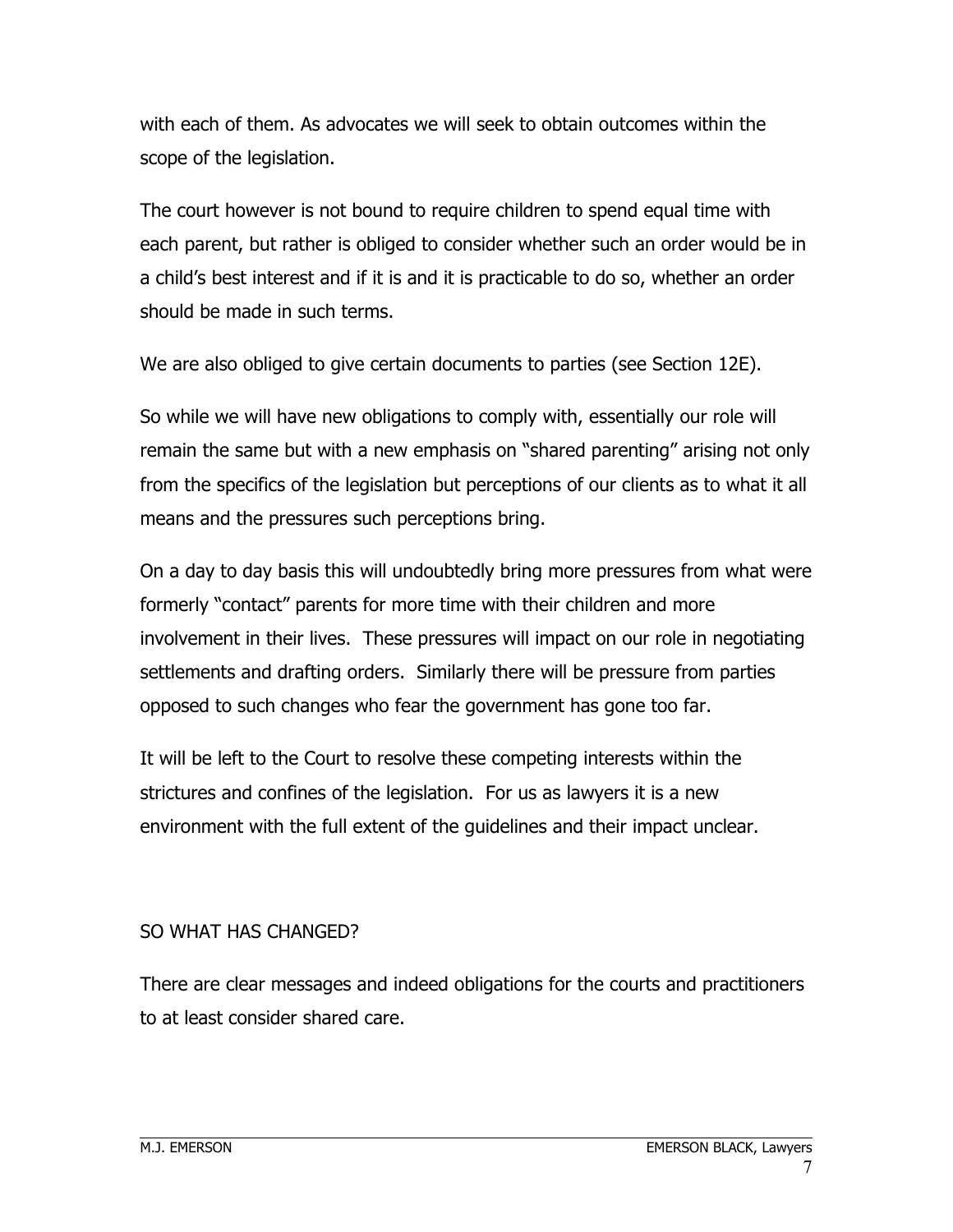Some of the changes include the following:

- The presumption of equal shared parental responsibility which can only be rebutted by establishing abuse, or violence;
- A requirement (where equal shared parental responsibility is ordered) that the court consider whether children spending equal time with both parents is reasonably practicable and in the best interests of the child. If it is not appropriate, then the court must consider substantial and significant time with each parent and again whether this is in the child's best interest and reasonably practicable;
- The Court has now been told what factors it <u>must</u> consider in determining what is in the child's best interests and these factors include two tiers; primary and additional considerations;
- In deciding the best interest of the child, the Act makes the right of children to have a meaningful relationship with both their parents and to be protected from harm the primary factors for Courts to consider.
- The various factors in determining best interest will still be considered in light of the individual circumstances of the case.
- Requiring parents to attend family dispute resolution before taking a parenting matter to court unless there is family violence or abuse (but not neglect).
- Amending the definition of family violence to require that a fear or apprehension of violence must be "reasonable" ie. whether a reasonable person in the same circumstances would fear for or be apprehensive about his or her personal wellbeing or safety;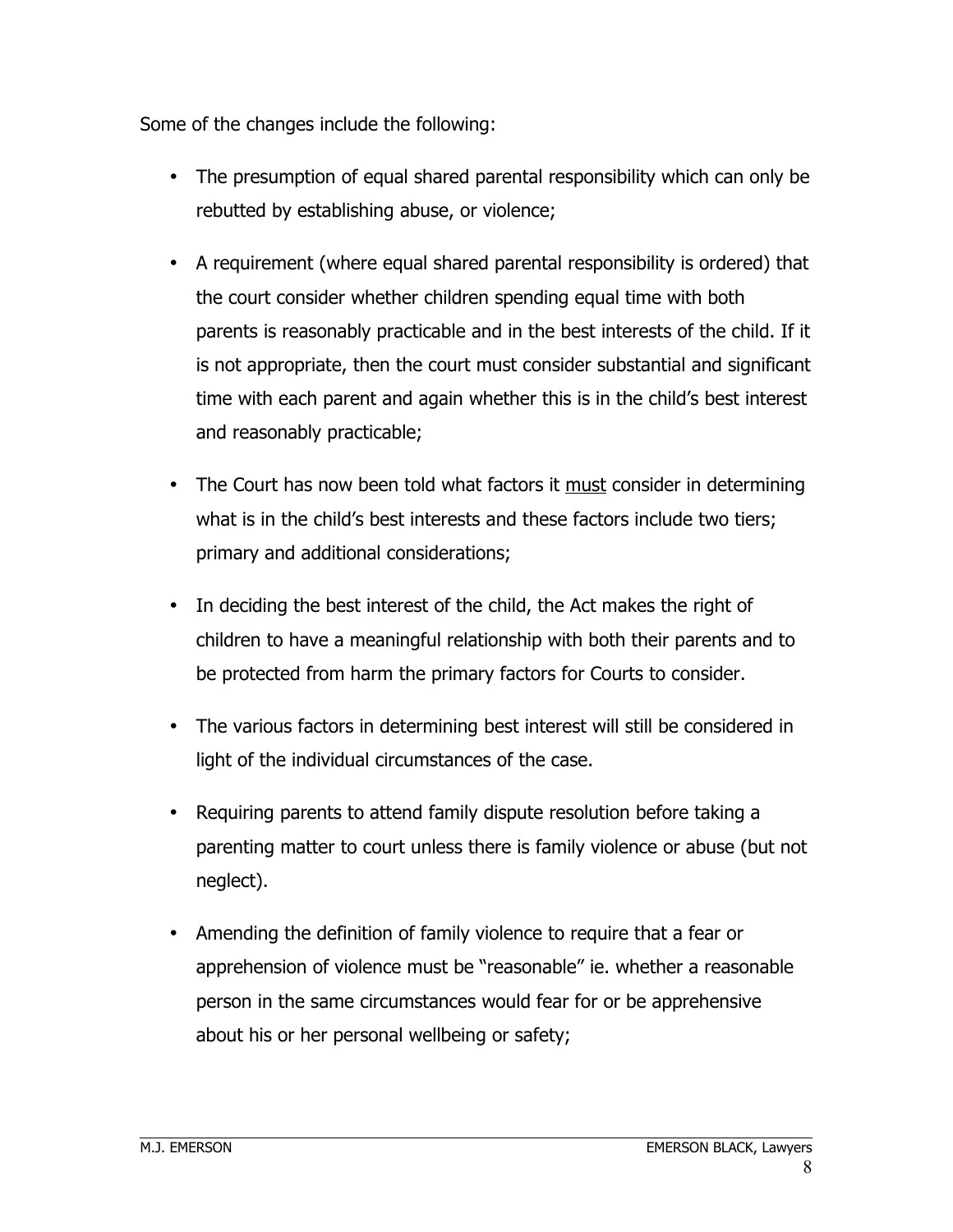- The requirement for parents to consult on" long term issues" where an order for " shared parental responsibility" is made.
- No obligation, however, to consult on issues that are not major long term issues;
- A new emphasis on parenting plans including provision for parenting plans to override court orders.

Many of the changes introduced by or arising from the new legislation will impact on us daily in our practices. The changes are substantial and include the following:

- Family Relationship Centres (FMCs)
	- $\circ$  Although not specifically mentioned in the legislation, our clients are at least likely to have heard of these from government discussion and media campaigns.
	- $\circ$  The likelihood, however, is that in the early stages most people will not have access to a Centre and as demand grows, the Centres rolled out (65 are to be provided) will be unable to cope with such demand.
	- $\circ$  There is no requirement for the parties to attend a Family Relationship Centre prior to commencing proceedings. FMCs should not be seen as simply another process on the way to court.
	- o The Centres and the Government's community education campaign and other programs will be part of what the Government refers to as the "cultural change".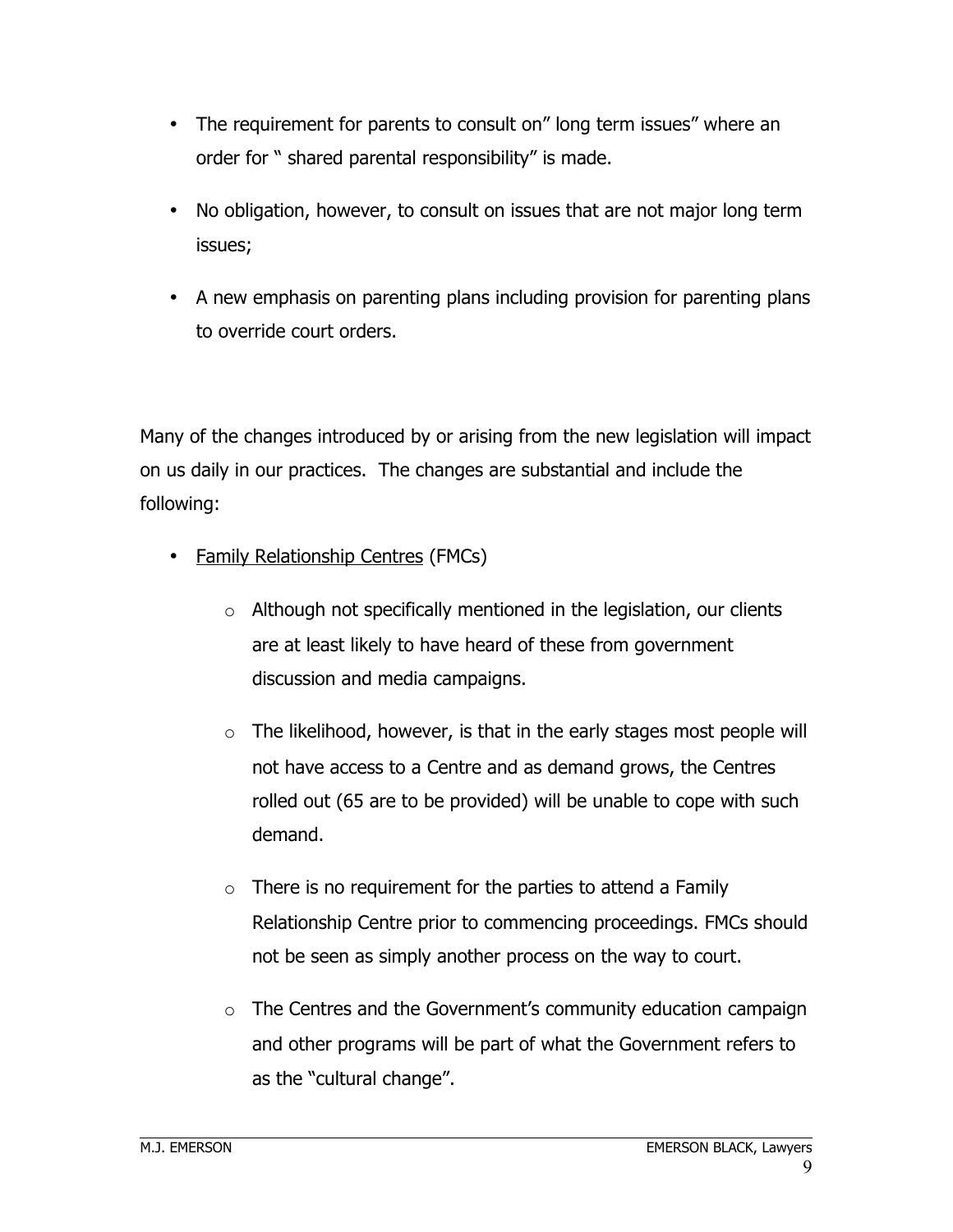- $\circ$  They will undoubtedly heighten the profile of "shared care" and "equal time" as achievable objects for parties and this heightened awareness will see more emphasis on shared care in negotiations and an increasing need for solicitors to take account of same in advising their clients.
- o The success of the Centres will undoubtedly depend on the experience and expertise of the people who run them and the ability of the Centres to handle the demands which will inevitably be placed on them.
- o Note however that Family Relationship Centres will not provide legal advice to clients and clients will not be legally represented in sessions at the Centres. The Centres will refer clients for legal advice where appropriate and parents will of course be free to obtain timely legal advice of their own.
- $\circ$  The FMCs will be able to provide clients with information about how to contact Family Lawyers or else refer clients to the Law Society for information about Family Lawyers.
- $\circ$  The Centres will be able to adjourn a session to enable clients to obtain legal advice.

# **Requirement for parties to attend Family Dispute Resolution before embarking on proceedings**

Section 60I requires the parties to attend Family Dispute Resolution before embarking on proceedings under Part VII of the Act.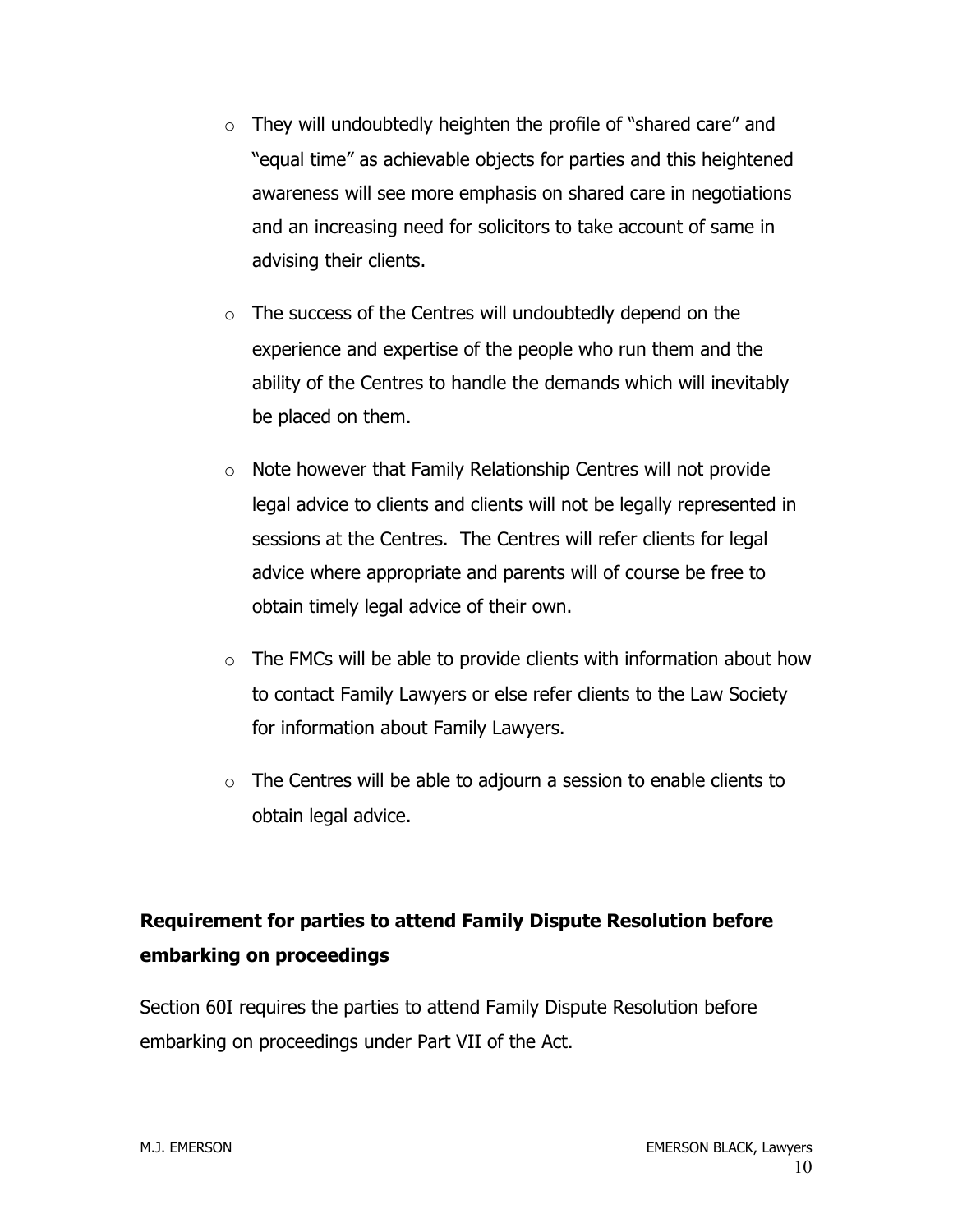- This requirement will be phased in over time (possibly to coincide with the rollout of the FMCs).
- Initially in Phase 1 (applying until 30 June 2007) the existing dispute resolution provisions contained in the Family Law Rules 2004 will continue to apply.
- From 1 July 2007 it will be mandatory to have a certificate from an accredited family dispute resolution practitioner before parenting proceedings can be commenced.
- Family dispute resolution may of course be provided outside of FMCs.
- Family dispute resolution and family dispute resolution practitioner are defined in Sections 10F and 10G respectively. Family lawyers are not automatically included as family dispute resolution practitioners.
- The court "must not hear an application for a Part VII Order" unless the applicant files the certificate from the accredited family dispute resolution practitioner. The certificate must be filed with the application.
- Section 60I requires the making of a "genuine effort" to resolve the issues.
- A certificate is not required in circumstances of child abuse or family violence or urgency or in respect of consent orders and other circumstances set out in Section 60I(9), including interim proceedings and some contraventions.
- The Shared Parenting Act amends the definition of 'family violence' so that a requirement of 'reasonableness' is added to the existing definition.
- The definition of family dispute resolution does not specify any particular form of dispute resolution providing it helps people to resolve disputes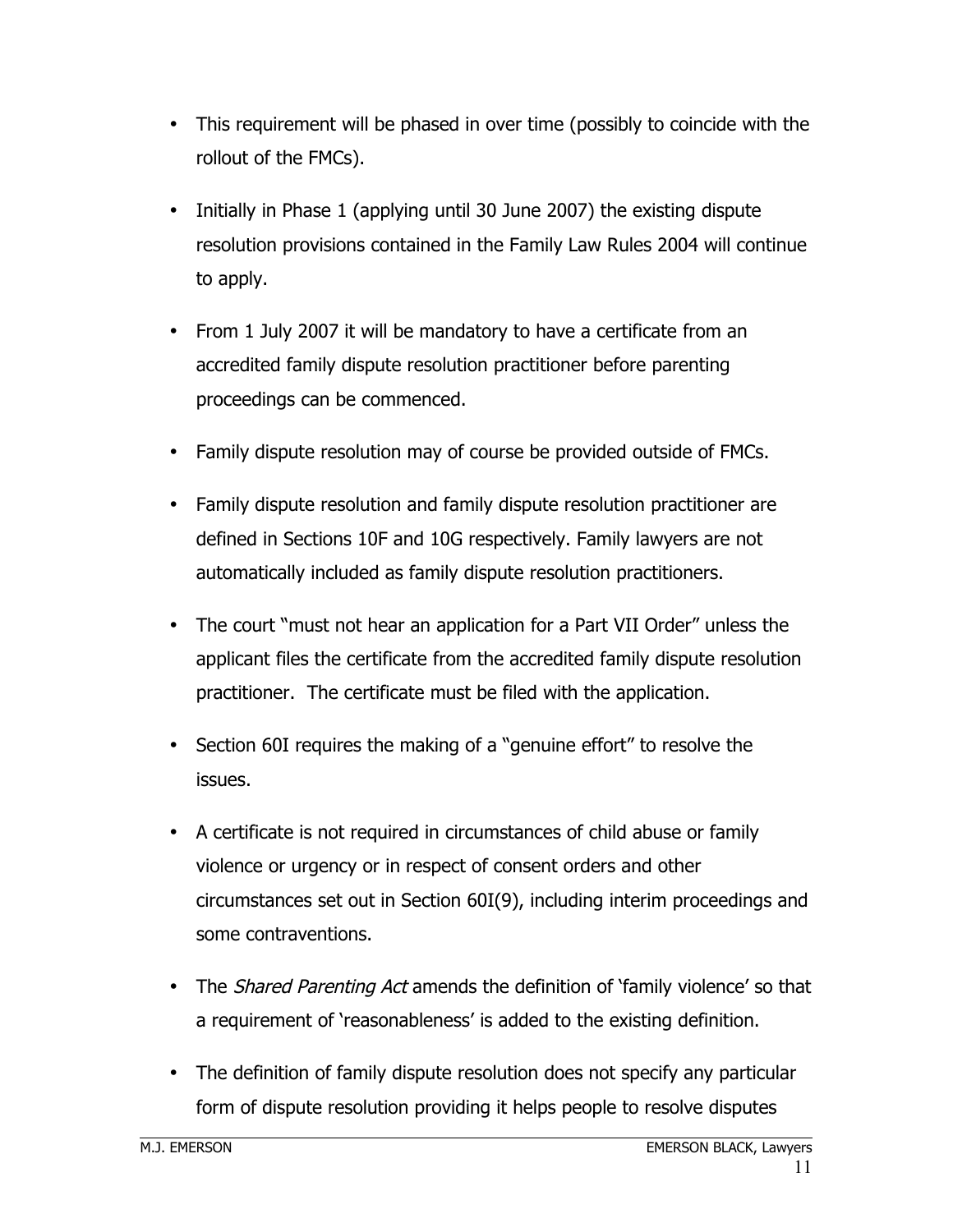and the practitioner is independent of the parties, so it could involve mediation, conciliation, or any other form of dispute resolution.

• The Court can order costs in appropriate cases.

### **Parenting Plans**

- $\circ$  The Family Law Act 1975 (FLA) of course already contains provisions relating to parenting plans.
- $\circ$  The new legislation provides a broader role for parenting plans but yet they create no legal obligation.
- $\circ$  The new Section 63C(2) specifies the matters with which a parenting plan may deal.
- $\circ$  A solicitor in giving advice about parental responsibility on separation is obliged to inform parties that they could consider a parenting plan and inform them where they can get further assistance about developing a parenting plan and it's contents.
- $\circ$  If a solicitor gives advice to parties in connection with a parenting plan, then effectively, they are required to advise the party about the new shared care provisions of the legislation (See s.63DA obligations of advisers which sets this out in detail).
- o The Family Relationship Centres will no doubt encourage people to use parenting plans and if entered into these will need to be taken into account in later parenting proceedings.
- $\circ$  People may enter into parenting plans before or without receiving legal advice.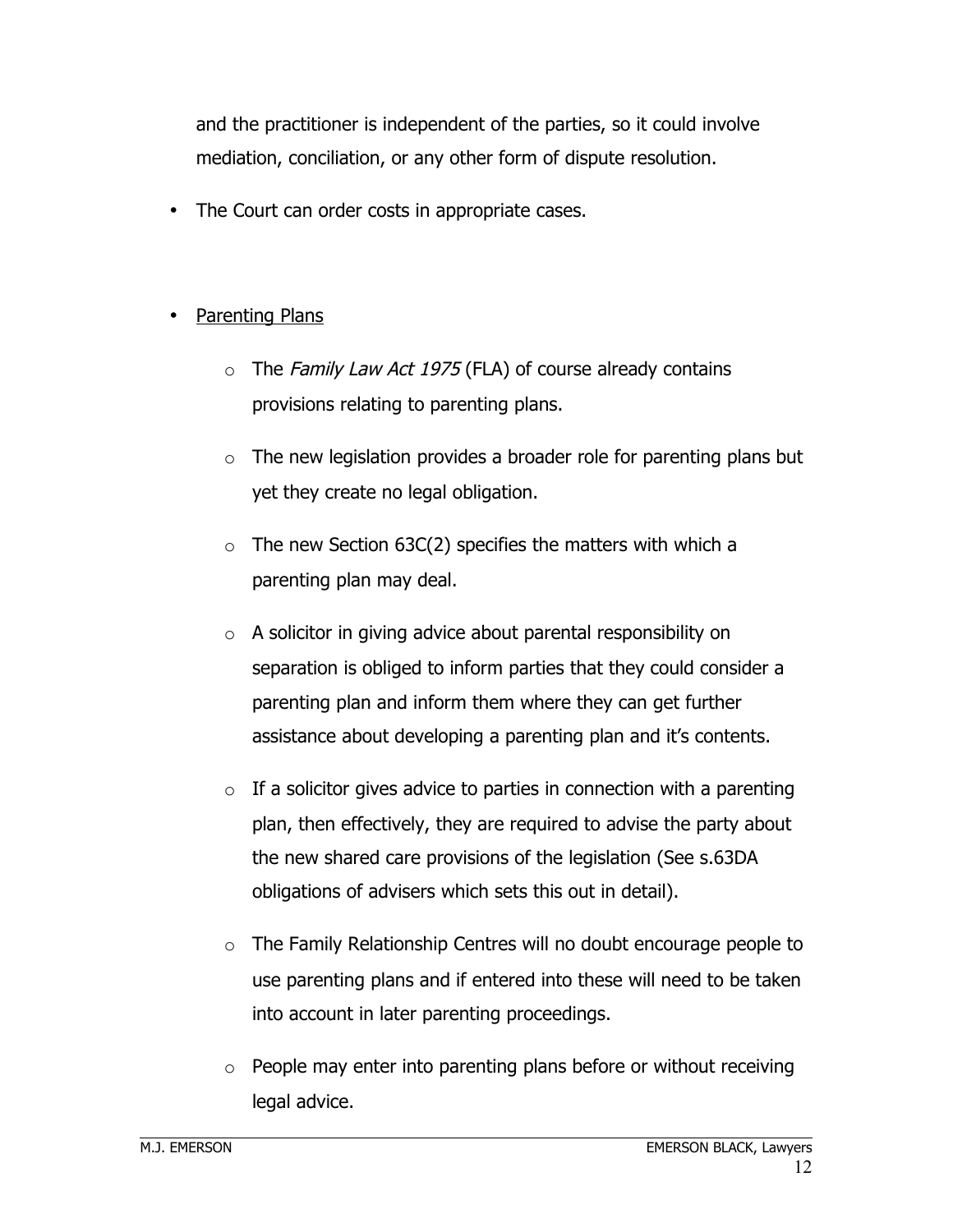- $\circ$  Section 65DAB requires the court to have regard to the terms of the most recent parenting plan when making a parenting order in relation to a child if it is in the best interest of the child to do so. Solicitors are obligated to advise parties of this, but of course they may have entered into a parenting plan prior to seeing a solicitor.
- $\circ$  Under Section 64D a parenting order is subject to a subsequent parenting plan entered into by the parties unless the court itself orders otherwise in exceptional circumstances (including need to protect the child from harm, evidence of coercion, duress).
- $\circ$  Thus as a practical issue parenting plans although creating no legal obligation will still be taken into account in later parenting proceedings and can beat a court order in other than "exceptional circumstances".
- $\circ$  So the new Act encourages such informal agreements but their consequences can be significant.
- $\circ$  One suspects that the word may get out that parties should not enter into parenting plans without legal advice and lawyers may be reluctant to advise parties to use parenting plans. This could diminish the thrust of the Government's move towards informal agreements but of course the large majority of people separating never go to court anyway and may be happy with an "informal agreement" at least until a significant dispute arises.
- $\circ$  One of the first steps then that the solicitor should take, is to ask the client "is there an existing parenting plan?" as if so, the Court must have regard to it.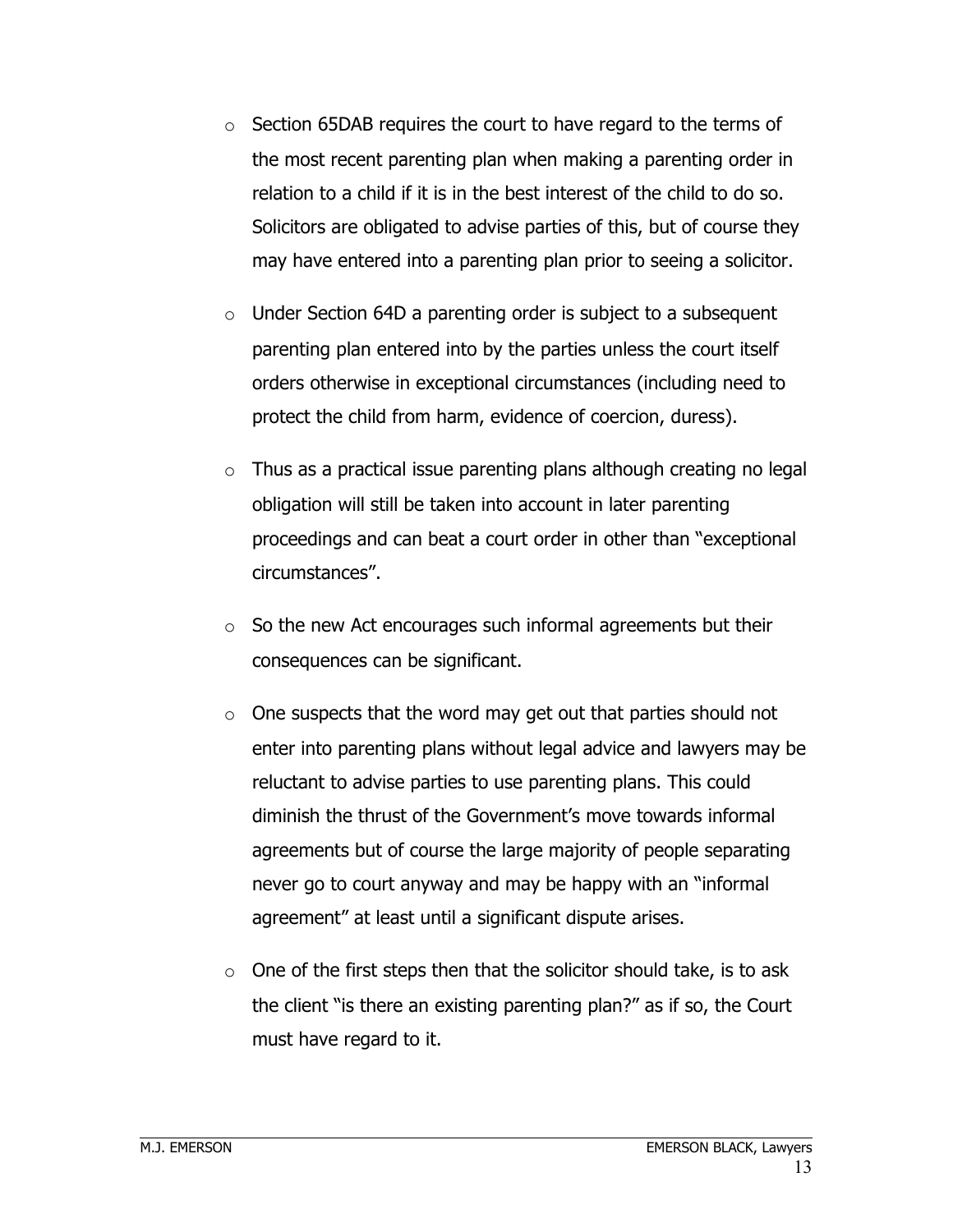#### OTHER CHANGES

## **Shared Parenting**

The real question for us in practice will be to consider what is meant by "shared parenting" and to determine when shared parenting is suitable and to what extent.

Equal shared parental responsibility will be a starting point for the court to take into account when making a parenting order but of itself this does not mean parents will spend equal time with their children.

People separating resolve their issues at different stages, some no doubt without seeking legal advice and many of such arrangements would involve some form of shared parenting.

Other parties will continue to consult lawyers who will advise in relation to shared parenting.

The concept of shared parenting permeates the legislation and will arise in practical terms when the court has to determine whether it is in the child's best interests and reasonably practical for the child to spend "equal" time or "substantial and significant" time with each parent. The need to consider the best interests brings in the provisions of Section 60CC with its two tiers or primary and additional considerations and the requirement of "reasonable practicality" brings in Section 65DAA(5) which includes the normal shared care type factors including (e) which provides for the court to have regard to such other matters as it considers relevant.

The existing case law and social theory in relation to shared parenting will therefore continue to assist lawyers and the Court in determining whether shared parenting is suitable and likely to work in a particular situation ("reasonable practicality").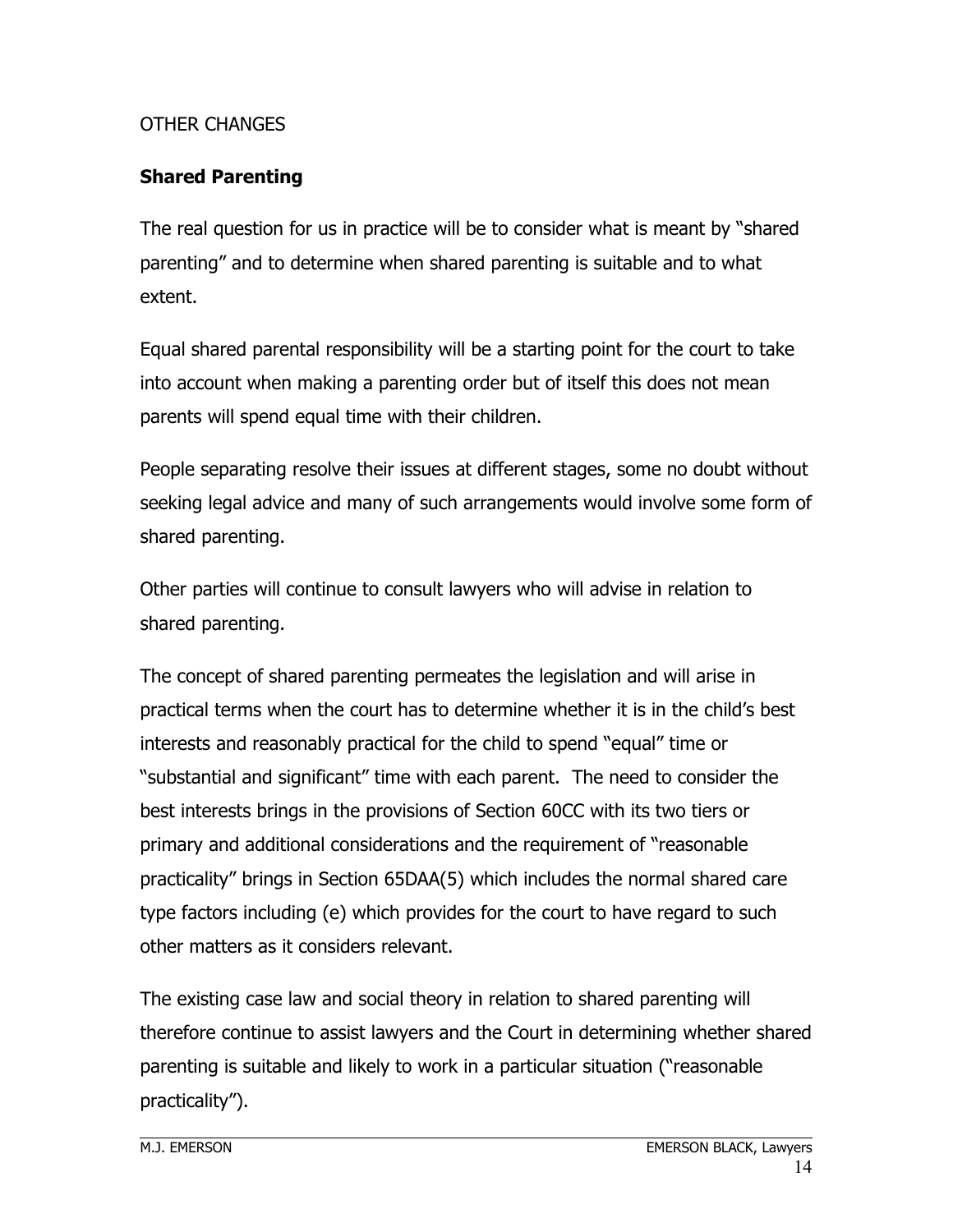For a helpful summary of past and more recent decisions of the Family Court and Federal Magistrates Court exploring the issue of shared parenting, I recommend the reading of a paper presented by Justice Alwynne Rowlands to the 14<sup>th</sup> Annual Masterclass Conference in Sydney 2005. Included in the decisions referred to by Justice Rowlands is a recent decision of Chief Justice Bryant in C v B [2005] Fam CA 94 where Her Honour the Chief Justice granted joint residence on a week about basis in the circumstances of that case.

Justice Rowlands notes that the reluctance of the Court to order a physical sharing of children by their parents "follows the general tenor of expert evidence provided to the Court by child psychiatrists, psychologists, social workers and family court counsellors".

Federal Magistrate (now her Honour Justice) Ryan considered shared parenting in the marriage of H [2003] FMCA fam 41 and outlined the following factors that the court should consider in cases where a party seeks equal shared care of a child:

- The parties' capacity to communicate on matters relevant to the child's welfare.
- The physical proximity of the two households.
- Are the homes sufficiently proximate that the child can maintain their friendships in both homes?
- The prior history of caring for the child. Have the parties demonstrated that they can implement a 50 / 50 living arrangement without undermining the child's adjustment?
- Whether the parties agree or disagree on matters relevant to the child's day to day life. For example, methods of discipline, attitudes to homework, health and dental care, diet and sleeping pattern.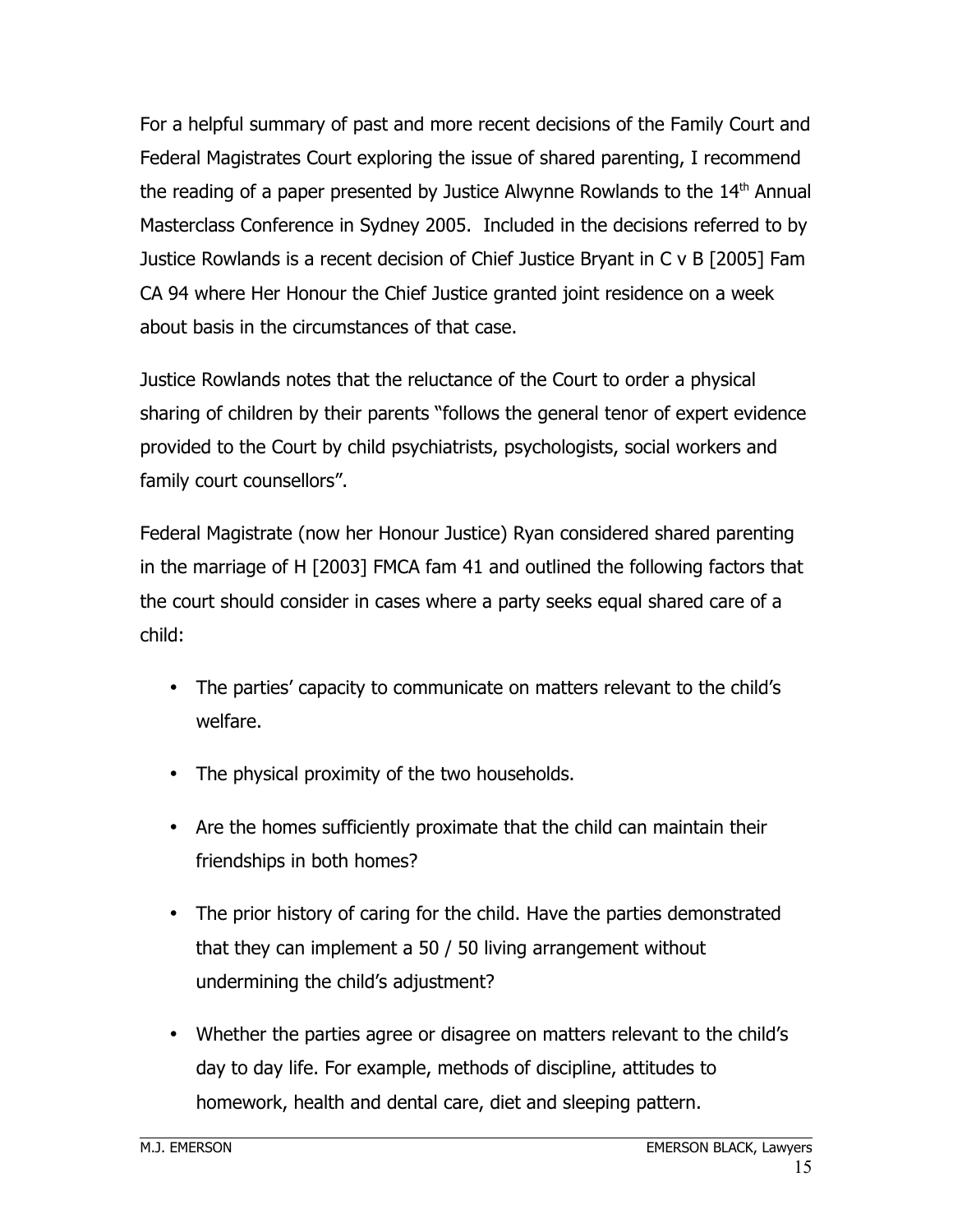- Where they disagree on these matters, the likelihood that they would be able to reach a reasonable compromise.
- Do they share similar ambitions for the child? For example, religious adherence, cultural identity and extra-curricular activities.
- Can they address on a continuing basis the practical considerations that arise when a child lives in two homes? If the child leaves necessary schoolwork or equipment at the other home, will the parents readily rectify the problem?
- Whether or not the parties respect the other party as a parent.
- The child's wishes and the factors that influence those wishes.
- Where siblings live.
- The child's age.

These factors are of course also often the ones considered by counsellors and others asked to provide reports on shared parenting matters.

# WILL WE STILL USE REPORT WRITERS AND RELY ON ACCEPTED PSYCHOLOGICAL RESEARCH?

Solicitors will no doubt continue to obtain reports to assist in resolving family disputes, including issues relating to shared parenting. Immediately prior to the inception of the legislation, I was acting for the mother where the father was strongly pursuing shared parenting on an equal time basis. As is not unusual in such cases agreement was reached for a private family report to be obtained to assist in resolving the dispute. The report made it clear that the level of conflict between the parties made it unsuitable for an equal time arrangement and this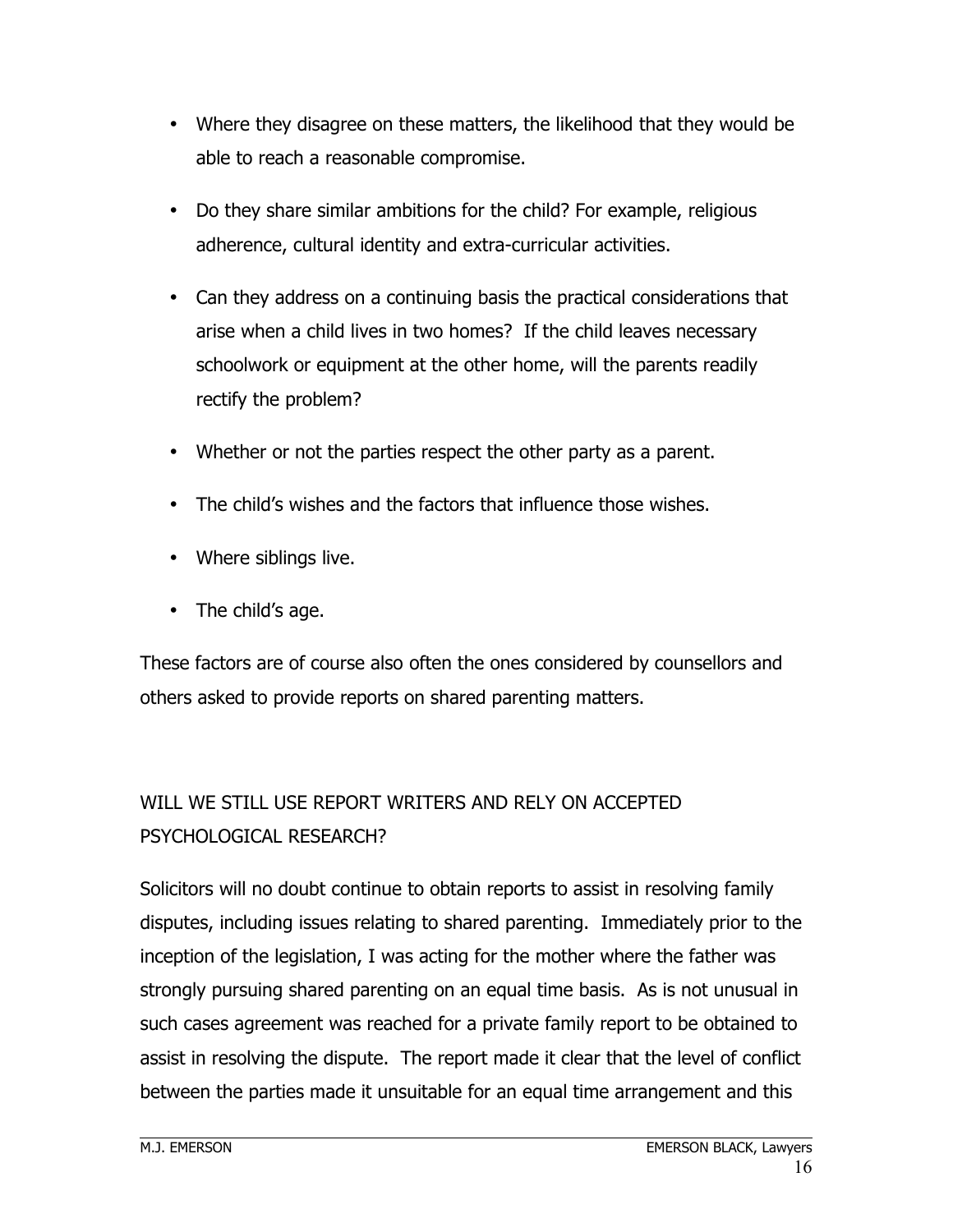was all the more so because one of the two children expressed a strong view that a week about arrangement not be implemented. The matter resolved shortly following the issue of the report.

In my view one can reasonably anticipate that more and more of these matters will be the subject of family reports where consideration will be given to the factors referred to in the legislation and those detailed above by Federal Magistrate (now Justice) Ryan.

What will undoubtedly change is that more parties will seek a shared care arrangement and quite possibly equal time and that in writing reports the experts will need to consider the thrust of the legislation and pay closer attention to whether the case is one suited to a shared parenting arrangement.

No doubt some report writers may be more in favour of shared parenting than others, although the extent to which such opinions are given rein will be tempered not only by the changes to the law but by the facts and circumstances of individual cases.

Similarly it can be expected that whilst it is the function of the Court to interpret and apply the law, some Judges will be more inclined to favour shared parenting than others. Justice Le Poer Trench for instance is one Judge who has researched the evidence on shared parenting and is accepted as a firm believer in same (Baker 2006).

Of course it is only a small minority of cases that go to trial. The Family Court submission to the House of Representatives Standing Committee Inquiry of 2003 emphasized that only about six percent of applications filed by parents result in determination by a Judge (Rowlands 2005). It can be expected that many such cases will involve complex issues and be unsuited to a shared parenting arrangement. The decisions made and the jurisprudence which develops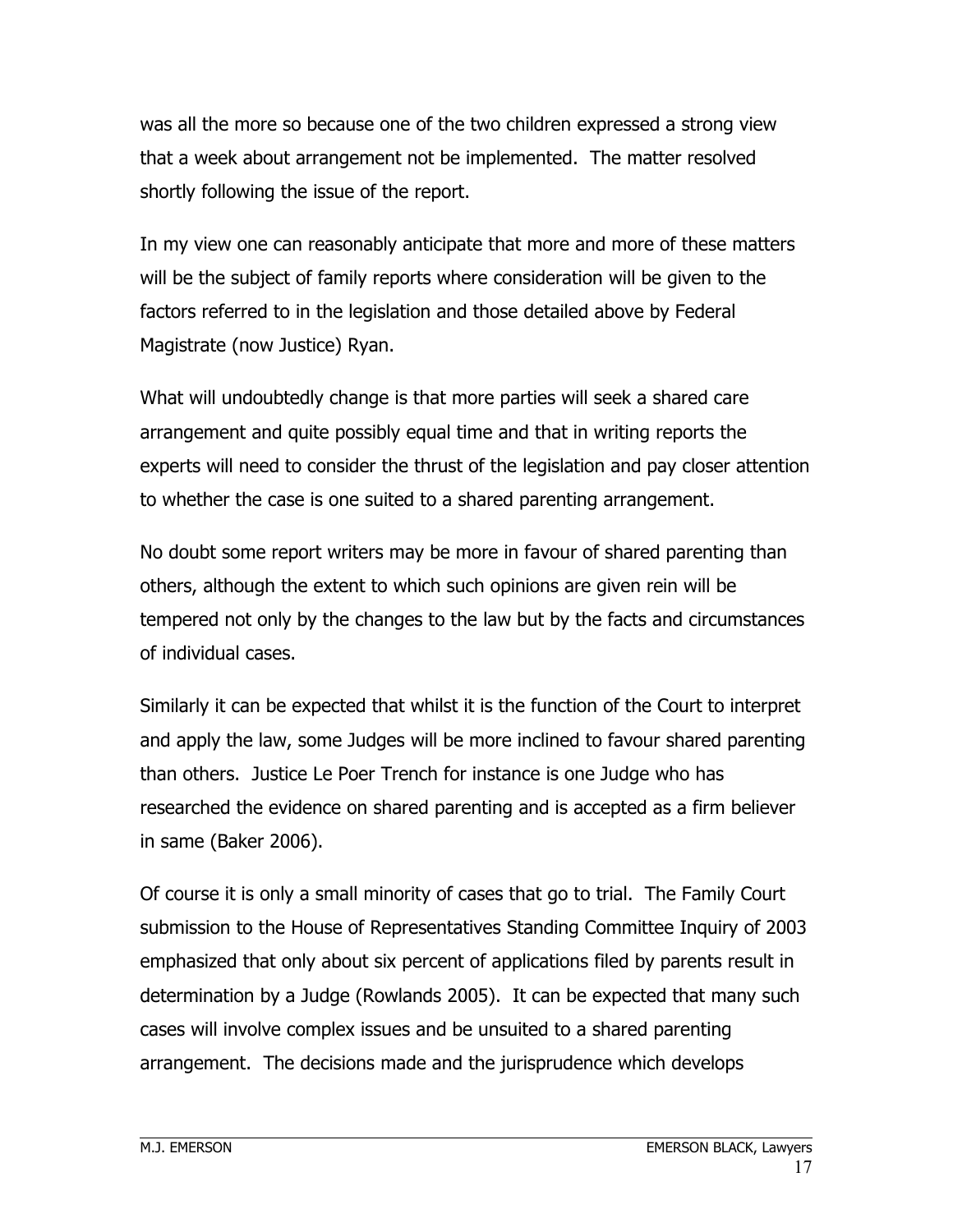however, will help mould the culture which will impact on all matters, whether litigated or not.

#### WILL IT BE HARDER FOR US TO MANAGE EXPECTATIONS AND NEGOTIATE?

- Undoubtedly we can expect a groundswell of change from fathers seeking shared care.
- It may make it harder for lawyers to negotiate acceptable outcomes when expectations are raised. We are all no doubt very much aware of such raised expectations from client comments over recent times such as "I have heard things are changing and that the kids will be living with me half the time".
- How all this ultimately pans out will be determined by how the court approaches the issues because as always, the court will set the bar.
- My view is that whilst there will be increasing demand for equal arrangements and many couples will resolve issues on this basis, far fewer of the cases which come to court will be suited to an equal shared arrangement, but there will be more orders made providing for greater involvement by what was formerly the contact parent.
- It will, in my view, be far easier to negotiate and obtain orders for more extensive time and involvement for the parent with whom the child does not predominantly "live with".

Undoubtedly many fathers will be under the misapprehension that shared parenting means equal time with the children.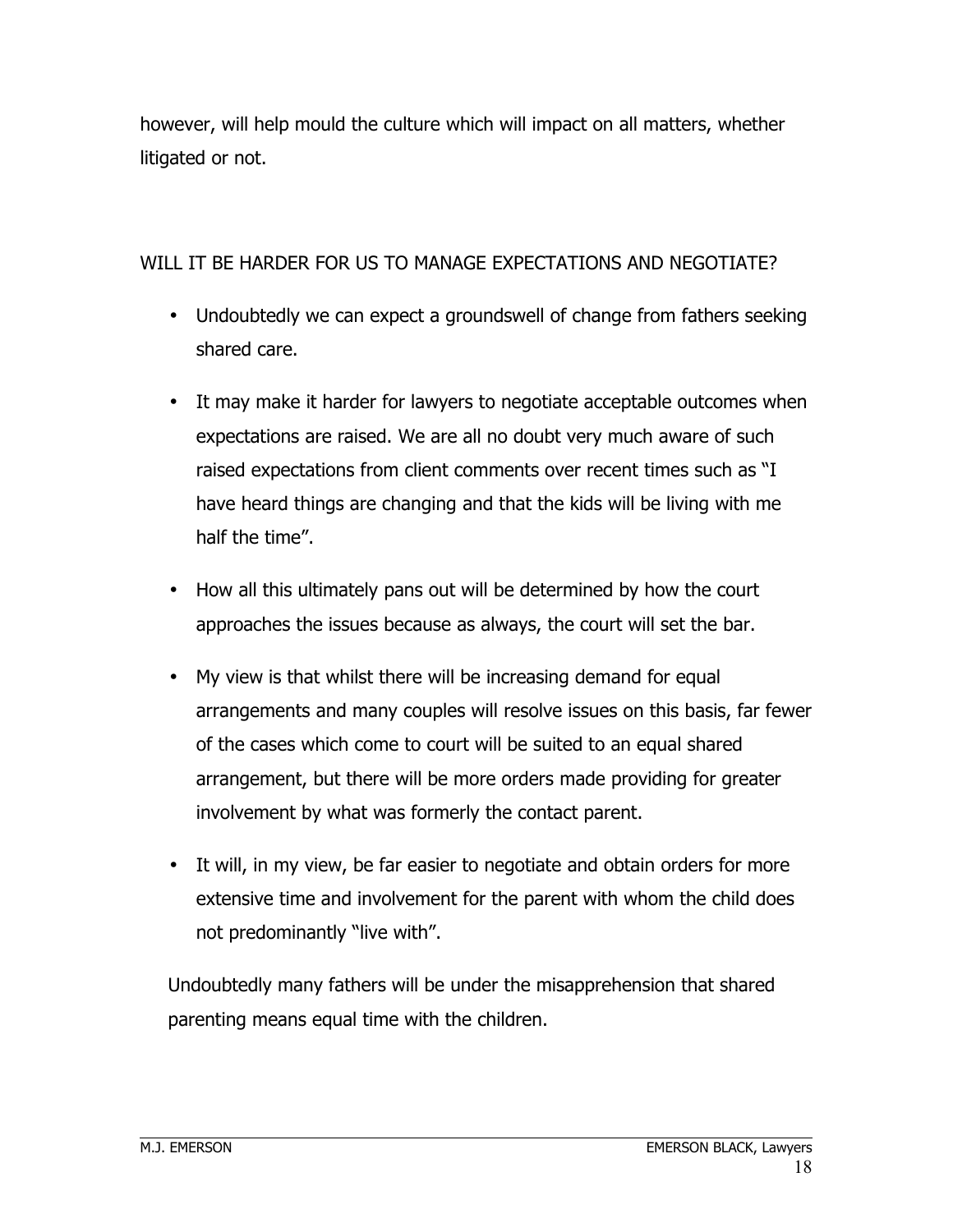Nevertheless, there will be greater scope for fathers to bring applications to spend more time with their children and in suitable cases these will no doubt be successful.

The old "normal" contact regime of alternate weekends and half holidays is likely to be a thing of the past and we will need to think more laterally and come up with creative solutions acceptable to the parties.

I can readily see more orders made providing for the less predominant parent having contact from after school Thursday until return to school Monday of one week and perhaps for at least part of a day in the other week (possibly after school and dinner if not overnight) together with extensive involvement and participation in the child's activities but whether it will go further, will remain to be seen.

It would seem that while many cases will not be suited to an equal sharing of time, or the parties may not be seeking same, there will be far more flexible contact arrangements with "significant and substantial time" to the less "live with parent".

Another factor which should not be overlooked is that although the prospect of equal time might attract, many men for instance may not want such responsibility or may not see their way clear to accommodate it. It will be interesting to see how many actively pursue an equal time arrangement.

It would come as no surprise that many men are so career focused as not to want equal time whilst others may not be prepared to put in the effort and sacrifice that equal time requires.

Now that the opportunity of shared parenting has been made available, many may simply decide they do not want it.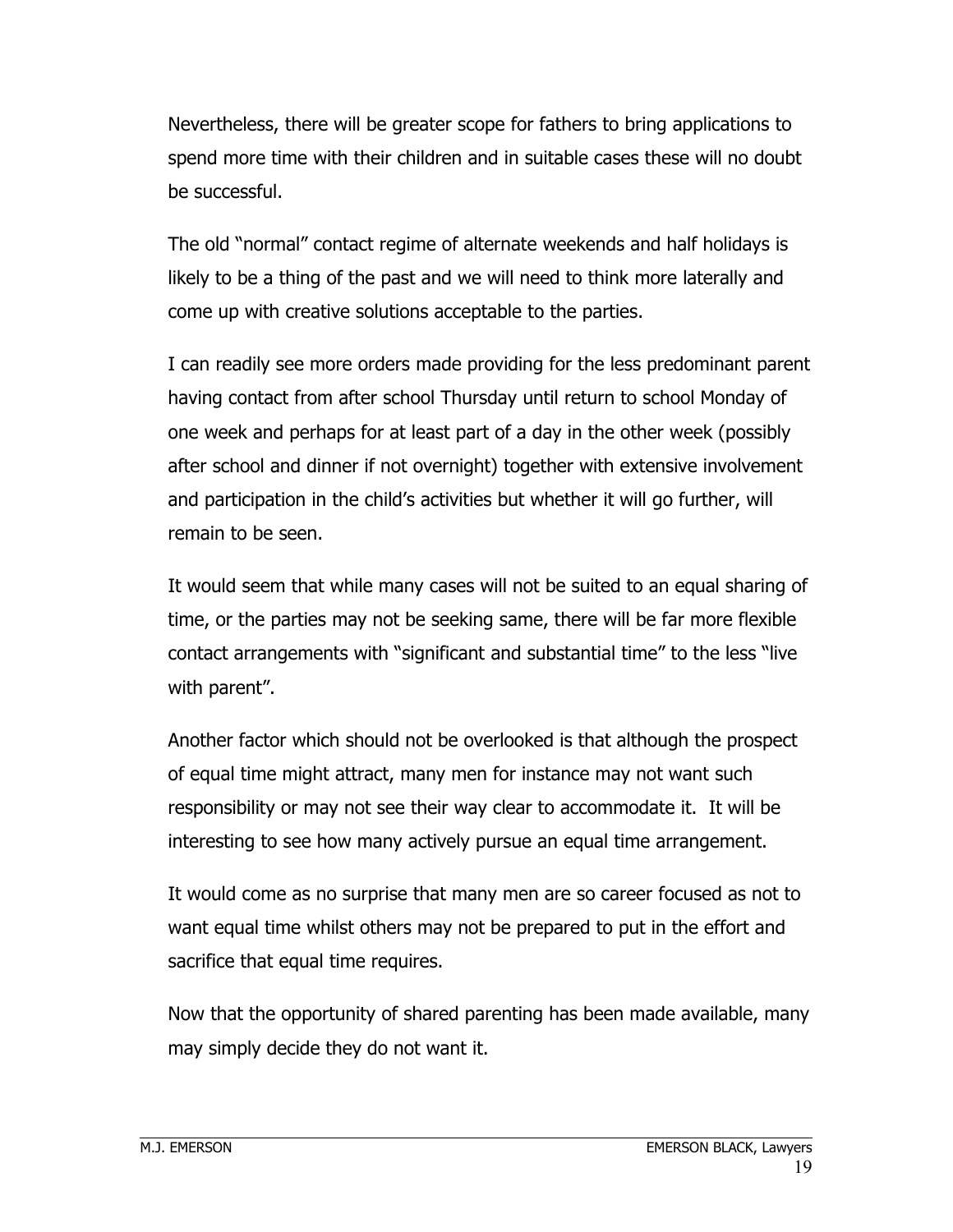A further factor is that economic restraints will mitigate against families setting up two households for the care of their children on an alternate weekend basis and that it will prove to be an unrealistic option in most cases (Baker 2006).

Others for instance may actively acknowledge that in their particular circumstances such an arrangement is not in the 'best interest' of their children.

Similarly no doubt if one party does not have their heart in an equal time arrangement and is simply pursuing a child support agenda, then the predominant parent can be expected to resist this in the 'best interest' of the children.

The one certainty is that interesting times lie ahead.

We will also need to be more specific in spelling out the involvement of the lesser "live with" party in the child's life. Our drafting will need to be specific enough to cover everyday issues and precise enough to avoid confusion or breakdowns of communications which can otherwise of course often result in contraventions.

Drafting will need to take account of both the qualitative and quantitative aspects of the definition of "substantial and significant time".

In circumstances where the former contact party can do better, one could anticipate that the greater "live with" or "spend time with" parent may be even more willing or inclined to take a point should the opportunity arise through drafting.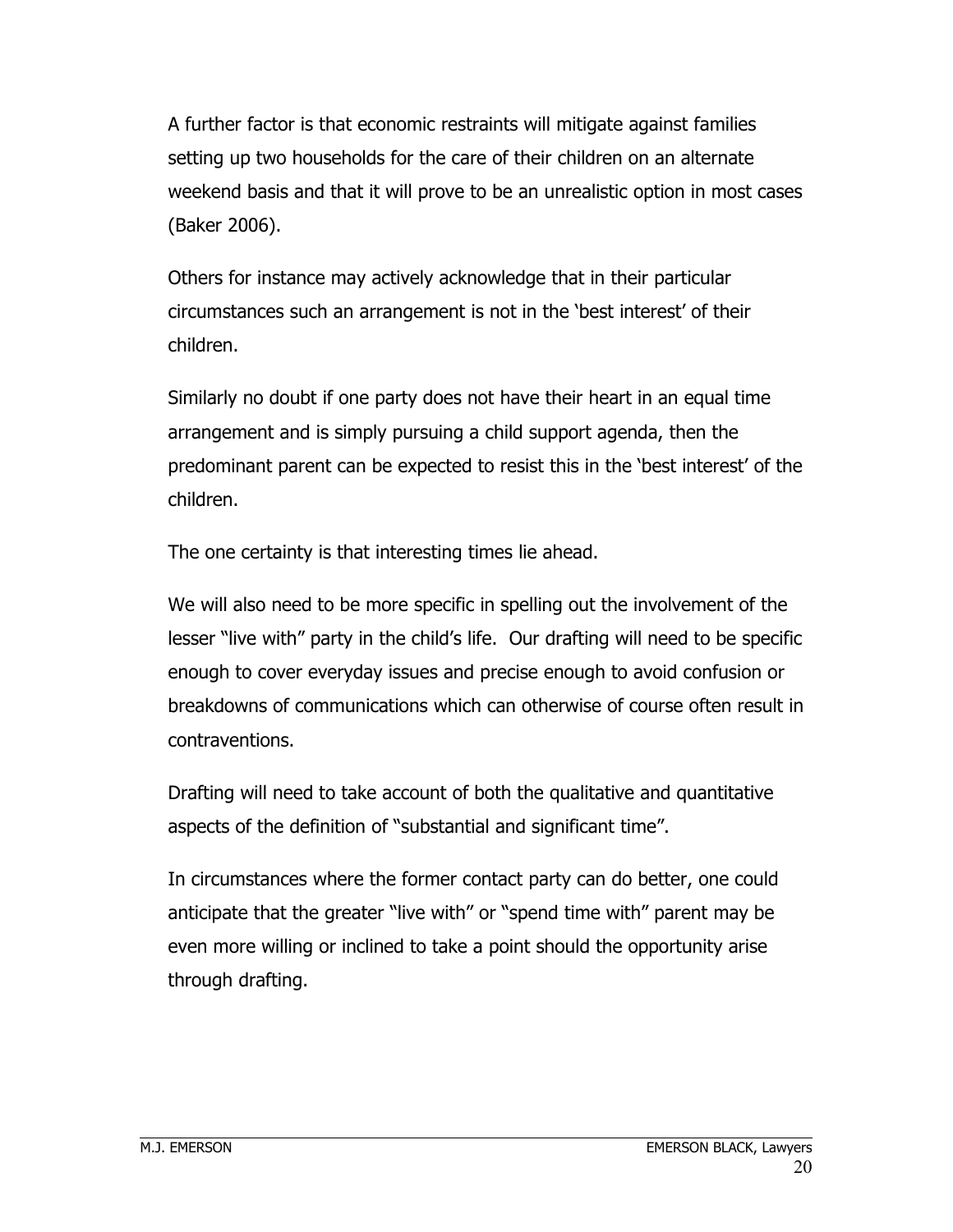#### WHAT DO SOME OF THE EXPERTS THINK?

- For a detailed study of the needs of children at particular stages of their development and contact regimes that might suit or accommodate their needs at those stages, I recommend a reading of a paper by psychologist Denise Britton titled "Development Needs of Children and Contact Regimes" presented to the Queensland Family Law Residential in September 2005. Britton emphasizes that her paper does not purport to provide formulae for parental contact at various stages of child development but a "range of models as illustrations……….".
- For a detailed literature review and an analysis of the respective cases for and against Shared Care, I recommend the paper by psychologist Vince Papaleo titled "Shared Parenting – One Size Does Not Fit All" presented to the Melbourne Intensive convened by the Leo Cussen Institute in May 2006.
- Papaleo notes there is "a lack of clear, compelling evidence that any particular post-separation contact arrangement on its own is better than any other and one size does not fit all" but that "each individual family and each individual within that family has special needs that need to be considered about which parents need to be flexible". He concludes that the focus should be less on adhering to previously accepted models of post-separation contact and parenting arrangements, and less on the crafting of contact plans that meet the needs of parents and more on the building of strategies to reduce parental conflict which he notes "so consistently correlates with poor child outcomes", the premise being that the research indicates it is the exposure of children to parental conflicts and not the contact arrangement itself, which will determine child adjustment outcomes.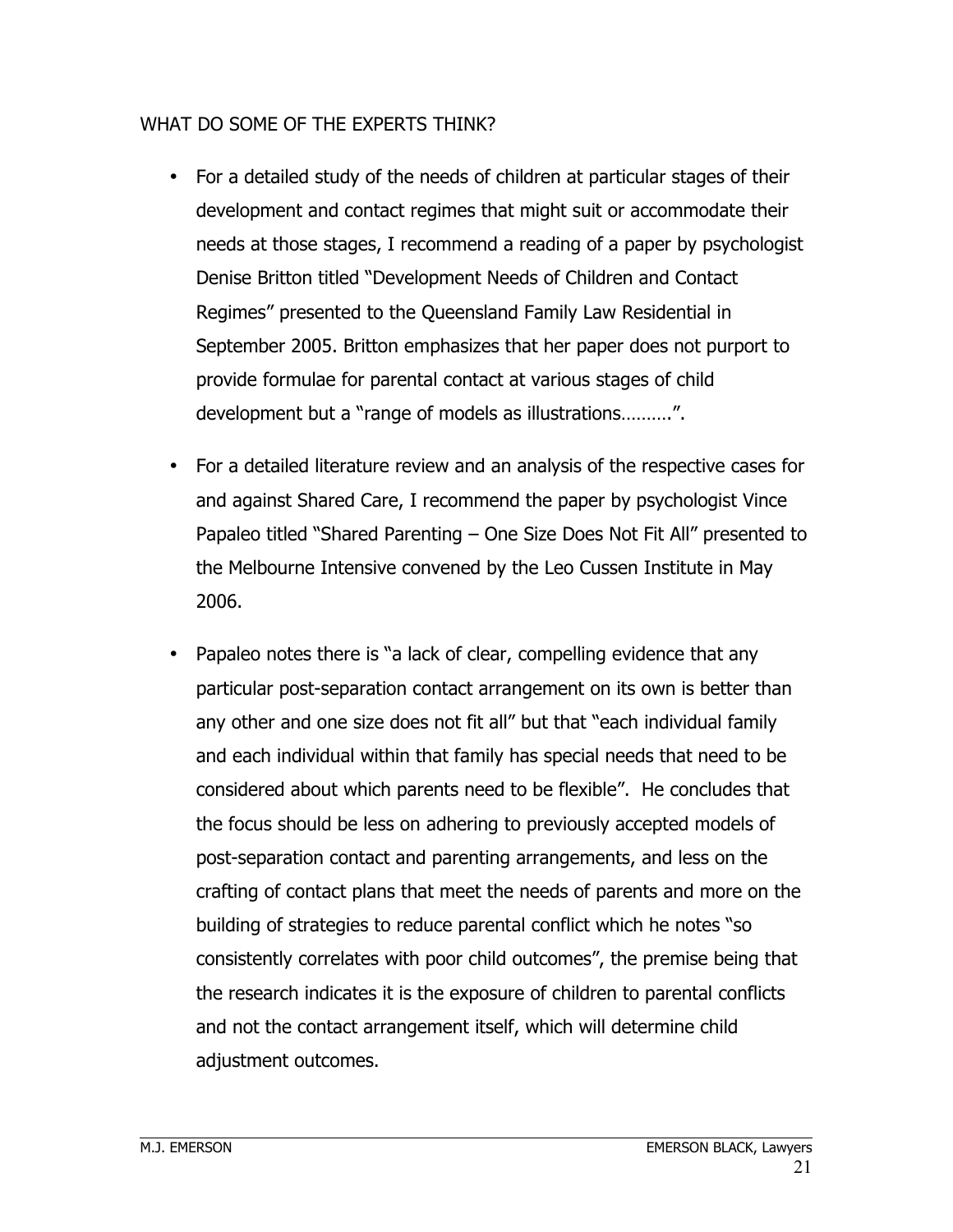• Both the Britton and Papaleo papers attach detailed reading lists on all aspects of Shared Care and its historical context and development.

Attached to my paper you will also see a schedule of options for contact prepared by researcher and clinician Dr. Joan Kelly. The schedule details a range of options including equal shared time and lists various advantages and disadvantages of each proposal.

### A CLOSER LOOK AT THE "SHARED PARENTING" PROVISIONS

# **Objects of Part VII**

The new Section 60B sets out the objects of the Part and goes further by including a series of principles underlying the objects.

The relevant provisions read as follows:

- "60B Objects of Part and principles underlying it
- (1) The objects of this Part are to ensure that the best interests of children are met by:
	- (a) ensuring that children have the benefit of both of their parents having a meaningful involvement in their lives, to the maximum extent consistent with the best interests of the child; and
	- (b) protecting children from physical or psychological harm from being subjected to, or exposed to, abuse, neglect or family violence; and
	- (c) ensuring that children receive adequate and proper parenting to help them achieve their full potential; and
	- (d) ensuring that parents fulfill their duties, and meet their responsibilities, concerning the care, welfare and development of their children.
- (2) The principles underlying these objects are that (except when it is or would be contrary to a child's best interests):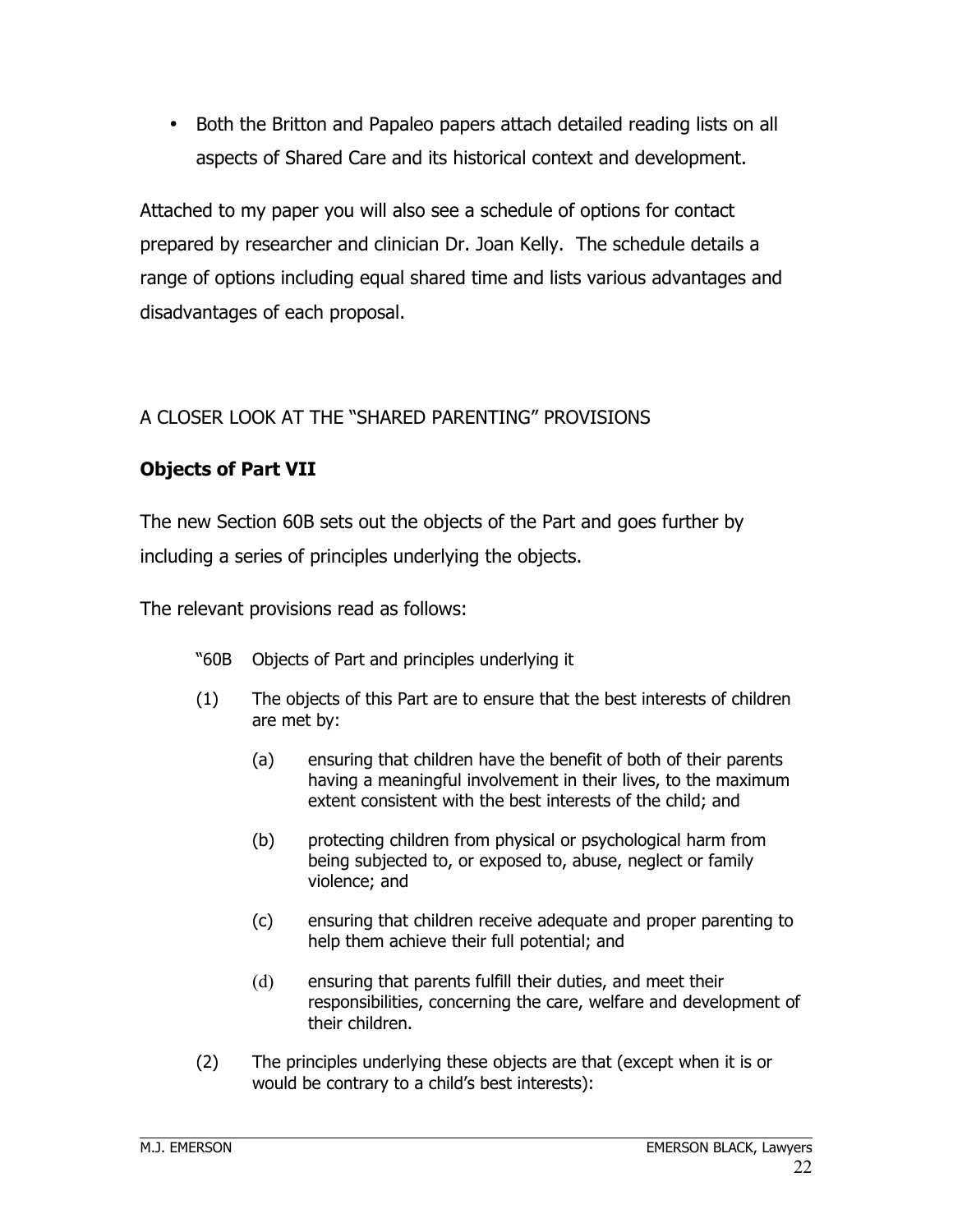- (a) children have the right to know and be cared for by both their parents, regardless of whether their parents are married, separated, have never married or have never lived together; and
- (b) children have a right to spend time on a regular basis with, and communicate on a regular basis with, both their parents and other people significant to their care, welfare and development (such as grandparents and other relatives); and
- (c) parents jointly share duties and responsibilities concerning the care, welfare and development of their children; and
- (d) parents should agree about the future parenting of their children; and
- (e) children have a right to enjoy their culture (including the right to enjoy that culture with other people who share that culture). "

Note that Section 60B(2) is subject to the "best interests" principle.

Section 60CC defines how a court determines what is in a child's best interest and includes both "primary" and "additional" considerations which the court must consider (my emphasis).

Section 60CC(2) sets out the primary considerations as follows:

- "(2) The primary considerations are:
	- (a) the benefit to the child of having a meaningful relationship with both of the child's parents; and
	- (b) the need to protect the child from physical or psychological harm from being subjected to, or exposed to, abuse, neglect or family violence."

The additional considerations which the court must consider are set out in Section 60CC(3) and include the wishes of the child (now expressed as "views expressed by the child" and other factors some of which are similar to those previously contained in Section 68F of the FLA.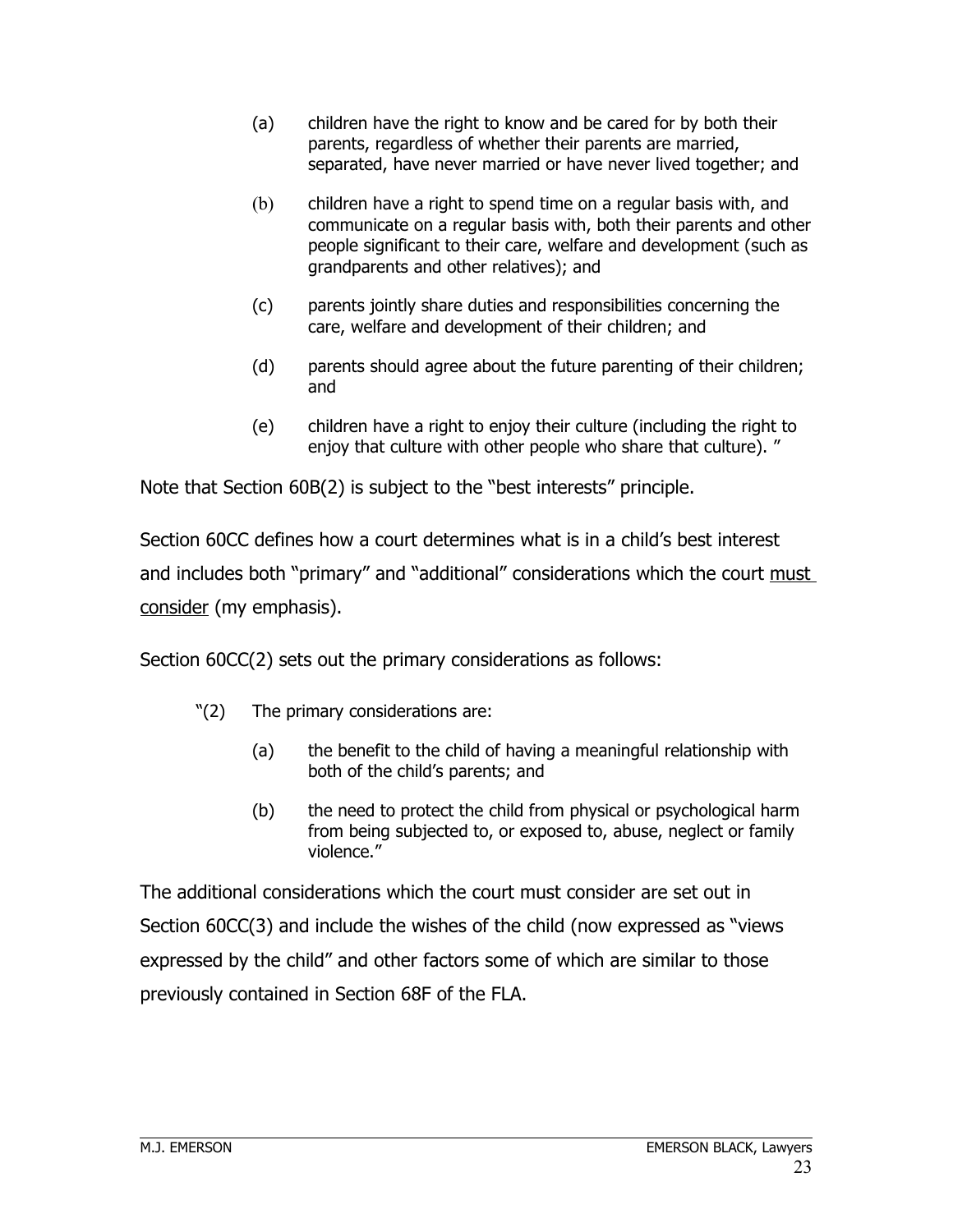(3)(c) and (i) and particularly Section 60CC(4) are interesting and read as follows:

- "(3) Additional considerations are:
	- $(a) -$
	- (b) -
	- (c) the willingness and ability of each of the child's parents to facilitate, and encourage, a close and continuing relationship between the child and the other parent;
	- (d) –
	- (e) –
	- $(f)$  –
	- $(g)$  –
	- (h) –
	- (i) the attitude to the child, and to the responsibilities of parenthood, demonstrated by each of the child's parents;
	- $(i)$  –
	- $(k)$  –
	- $\left(\mathsf{I}\right)$  –
	- $(m)$  –
- (4) Without limiting paragraphs (3)(c) and (i), the court must consider the extent to which each of the child's parents has fulfilled, or failed to fulfill, his or her responsibilities as a parent and, in particular, the extent to which each of the child's parents:
	- (a) has taken, or failed to take, the opportunity:
		- (i) to participate in making decisions about major long-term issues in relation to the child; and
		- (ii) to spend time with the child; and
		- (iii) to communicate with the child; and
	- (b) has facilitated, or failed to facilitate, the other parent: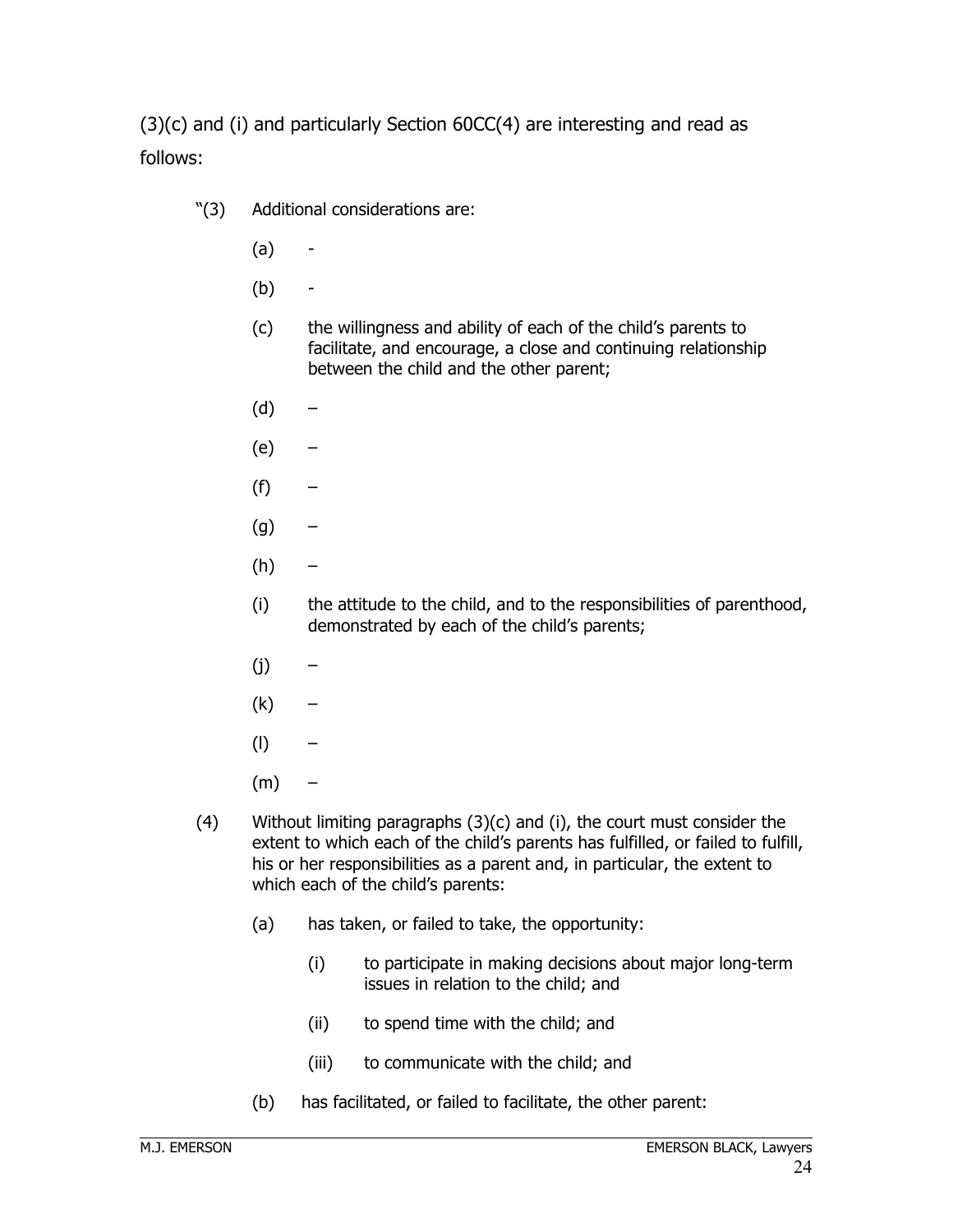- (i) participating in making decisions about major long-term issues in relation to the child; and
- (ii) spending time with the child; and
- (iii) communicating with the child; and
- (c) has fulfilled, or failed to fulfill, the parent's obligation to maintain the child.
- (4A) If the child's parents have separated, the Court must, in applying subsection (4), have regard, in particular, to events that have happened, and circumstances that have existed, since the separation occurred.

S.60CC(5) makes it clear that the Court is not required to consider the primary or additional considerations in making consent orders.

#### NOTES:

- 1. There are now therefore two tiers of considerations for the court to take into account in determining best interest.
- 2. Section 60CC puts some flesh on the bone as to what the best interest of a child is. It is **mandatory** (my emphasis) for the Court to take the factors in Section 60CC into account in determining best interest so the power of the Court is fettered in this regard.
- 3. In deciding the best interest of the child there are also new factors for the court to consider such as requiring the court to take into account parents who fail to fulfill their major responsibilities such as failure to pay child support or to participate in the child's life or having consistently broken contact arrangements since separation.
- 4. Section 60CC(3)(c) incorporates the 'friendly parent' criterion referring to the willingness and ability of each parent to facilitate and encourage the child's relationship with the other parent.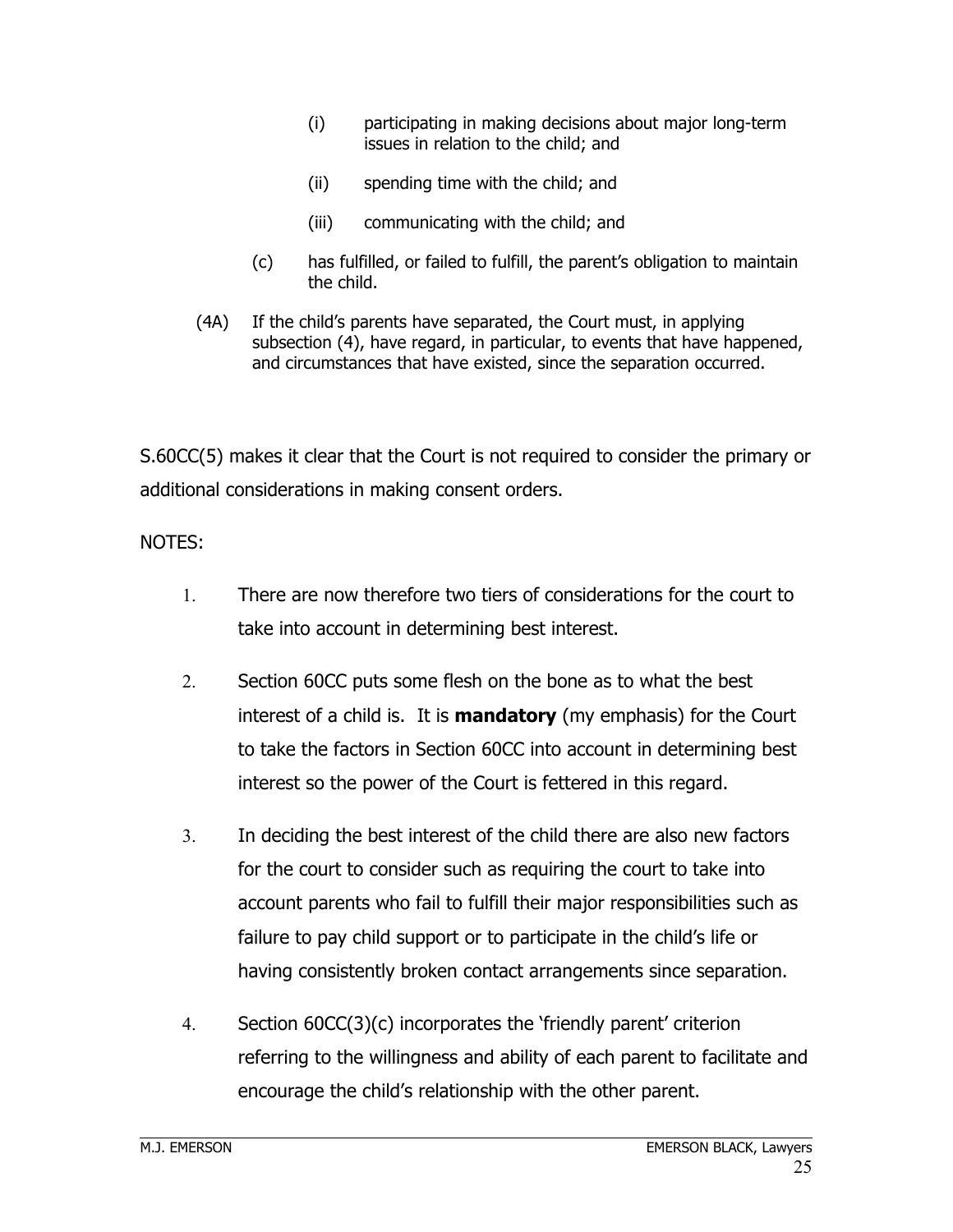5. Section 60CC(4) takes into account the parents' history and past performance as relevant factors in determining best interest.

#### **Shared Parental Responsibility**

Section 61DA provides that there is a presumption of equal shared parental

responsibility when parenting orders are made and reads as follows:

"61DA Presumption of equal shared parental responsibility when making parenting orders

(2) When making a parenting order in relation to a child, the court must apply a presumption that it is in the best interests of the child for the child's parents to have equal shared parental responsibility for the child.

Note: The presumption provided for in this subsection is a presumption that relates solely to the allocation of parental responsibility for a child as defined in section 61B. It does not provide for a presumption about the amount of time the child spends with each of the parents (this issue is dealt with in section 65DAA).

- (3) The presumption does not apply if there are reasonable grounds to believe that a parent of the child (or a person who lives with a parent of the child) has engaged in:
	- (a) abuse of the child or another child who, at the time, was a member of the parent's family (or that other person's family); or
	- (b) family violence.
- (4) When the court is making an interim order, the presumption applies unless the court considers that it would not be appropriate in the circumstances for the presumption to be applied when making that order.
- (5) The presumption may be rebutted by evidence that satisfies the court that it would not be in the best interests of the child for the child's parents to have equal shared parental responsibility for the child."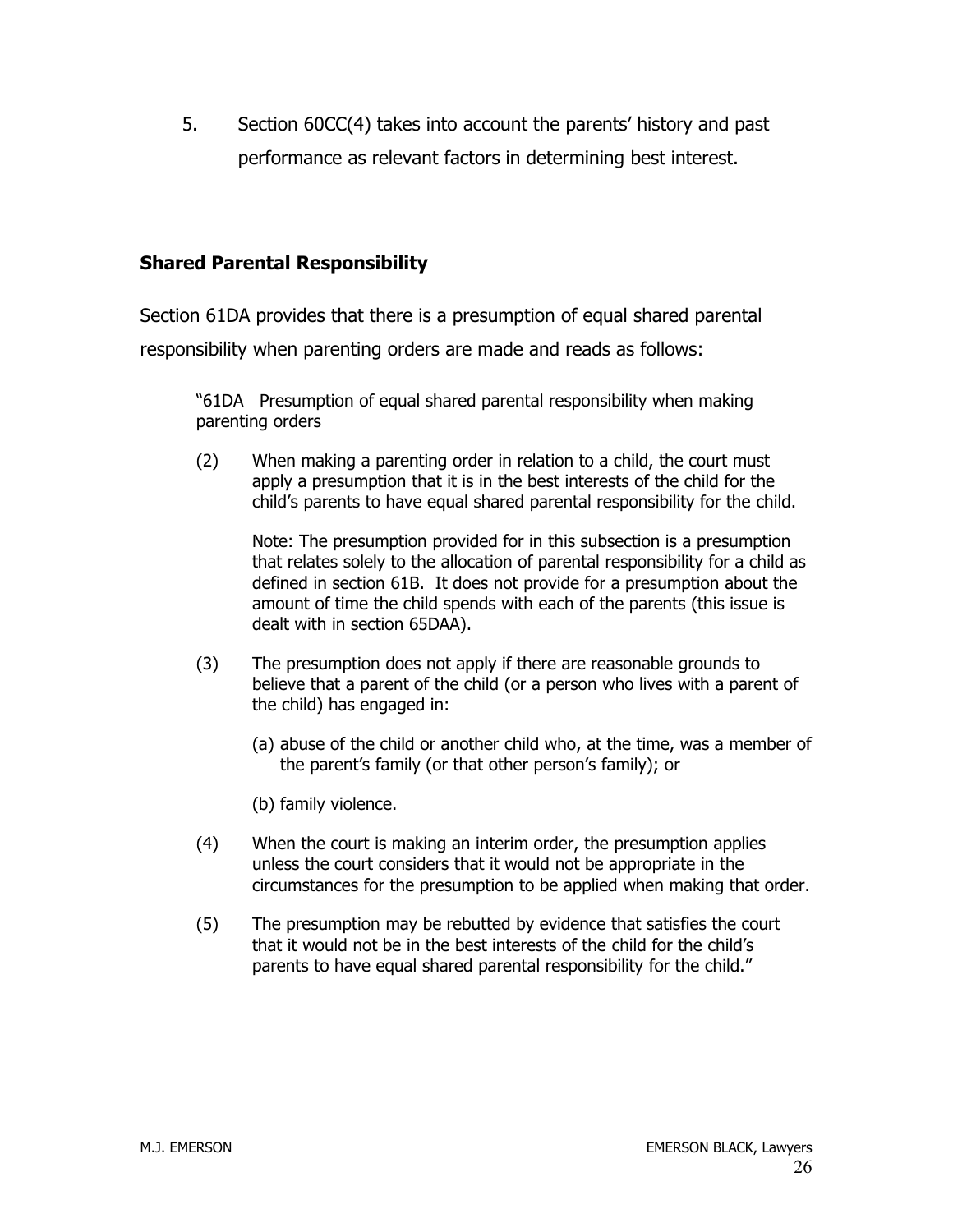If the presumption of equal shared parental responsibility is to be avoided, then evidence must be given either in relation to abuse of the child or to family violence. There is no explicit reference in the section to neglect as a way of avoiding the presumption.

Note: The test for family violence is objective and it will not be enough to suggest the risk is only minor.

#### **Parenting Time:**

Section 65DAA deals with the actual time the children will spend with each parent and reads as follows:

"65DAA Court to consider child spending equal time or substantial and significant time with each parent in certain circumstances

#### **Equal time**

- (1) If a parenting order provides (or is to provide) that a child's parents are to have equal shared parental responsibility for the child, the court must:
	- (a) consider whether the child spending equal time with each of the parents would be in the best interest of the child; and
	- (b) consider whether the child spending equal time with each of the parents is reasonably practicable; and
	- (c) if it is, consider making an order to provide (or including a provision in the order) for the child to spend equal time with each of the parents.

Note 1: The effect of section 60CA is that in deciding whether to go on to make a parenting order for the child to spend equal time with each of the parents, the court will regard the best interests of the child as the paramount consideration.

Note 2: See subsection (5) for the factors the court takes into account in determining what is reasonably practicable.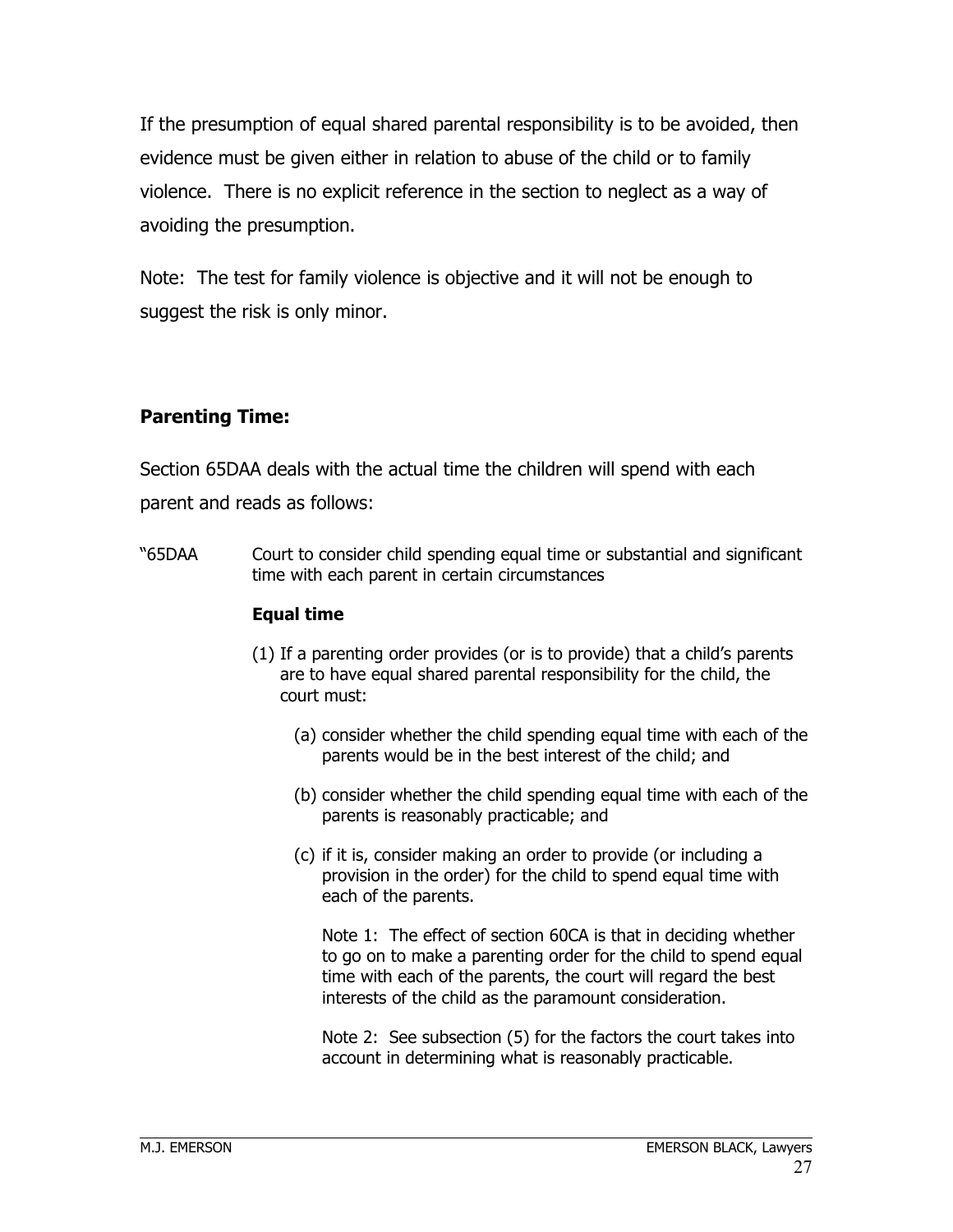#### **Substantial and significant time**

(2) If:

- (a) a parenting order provides (or is to provide) that a child's parents are to have equal shared parental responsibility for the child; and
- (b) the court does not make an order (or include a provision in the order) for the child to spend equal time with each of the parents; and

the court must:

- (c) consider whether the child spending substantial and significant time with each of the parents would be in the best interests of the child; and
- (d) consider whether the child spending substantial and significant time with each of the parents is reasonably practicable; and
- (e) if it is, consider making an order to provide (or including a provision in the order) for the child to spend substantial and significant time with each of the parents.

Note 1: The effect of section 60CA is that in deciding whether to go on to make a parenting order for the child to spend substantial time with each of the parents, the court will regard the best interests of the child as the paramount consideration.

Note 2: See subsection (5) for the factors the court takes into account in determining what is reasonably practicable.

- (3) For the purposes of subsection (2), a child will be taken to spend substantial and significant time with a parent only if:
	- (a) the time the child spends with the parent includes both:
		- (i) days that fall on weekends and holidays; and
		- (ii) days that do not fall on weekends or holidays; and
	- (b) the time the child spends with the parent allows the parent to be involved in:
		- (i) the child's daily routine; and
		- (ii) occasions and events that are of particular significance to the child; and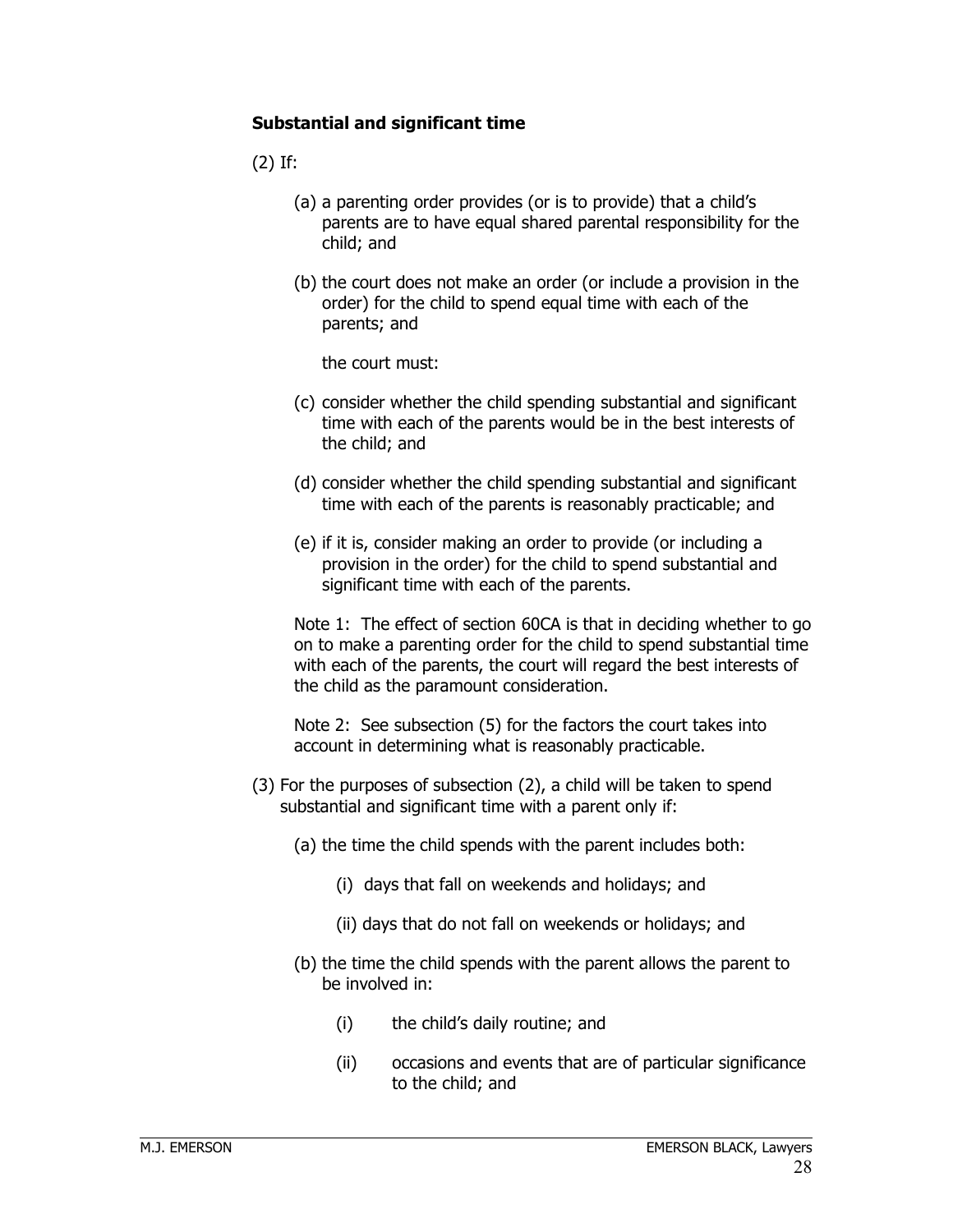- (c) the time the child spends with the parent allows the child to be involved in occasions and events that are of special significance to the parent.
- (4) Subsection (3) does not limit the other matters to which a court can have regard in determining whether the time a child spends with a parent would be substantial and significant.

Note 1. There is both a quantitative and qualitative aspect of 'substantial and significant time'.

Note 2. Section 65DAA(4) gives the Court flexibility in determining what level of time and involvement is appropriate in a particular case.

#### **Reasonable practicality**

- (5) In determining for the purposes of subsections (1) and (2) whether it is reasonably practicable for the child to spend equal time, or substantial and significant time, with each of the child's parents, the court must have regard to:
	- (a) how far apart the parents live from each other; and
	- (b) the parents' current and future capacity to implement an arrangement for the child spending equal time; or substantial and significant time, with each of the parents; and
	- (c) the parents' current and future capacity to communicate with each other and resolve difficulties that might arise in implementing an arrangement of that kind; and
	- (d) the impact that an arrangement of that kind would have on the child; and
	- (e) such other matters as the court considers relevant.

Note 1: Behaviour of a parent that is relevant for paragraph (c) may also be taken into account in determining what parenting order the court should make in the best interests of the child. Subsection 60CC(3) provides for considerations that are taken into account in determining what is in the best interests of the child. These include:

(a) the willingness and ability of each of the child's parents to facilitate, and encourage, a close and continuing relationship between the child and the other parent  $(parentoph 60CC(3)(c))$ ;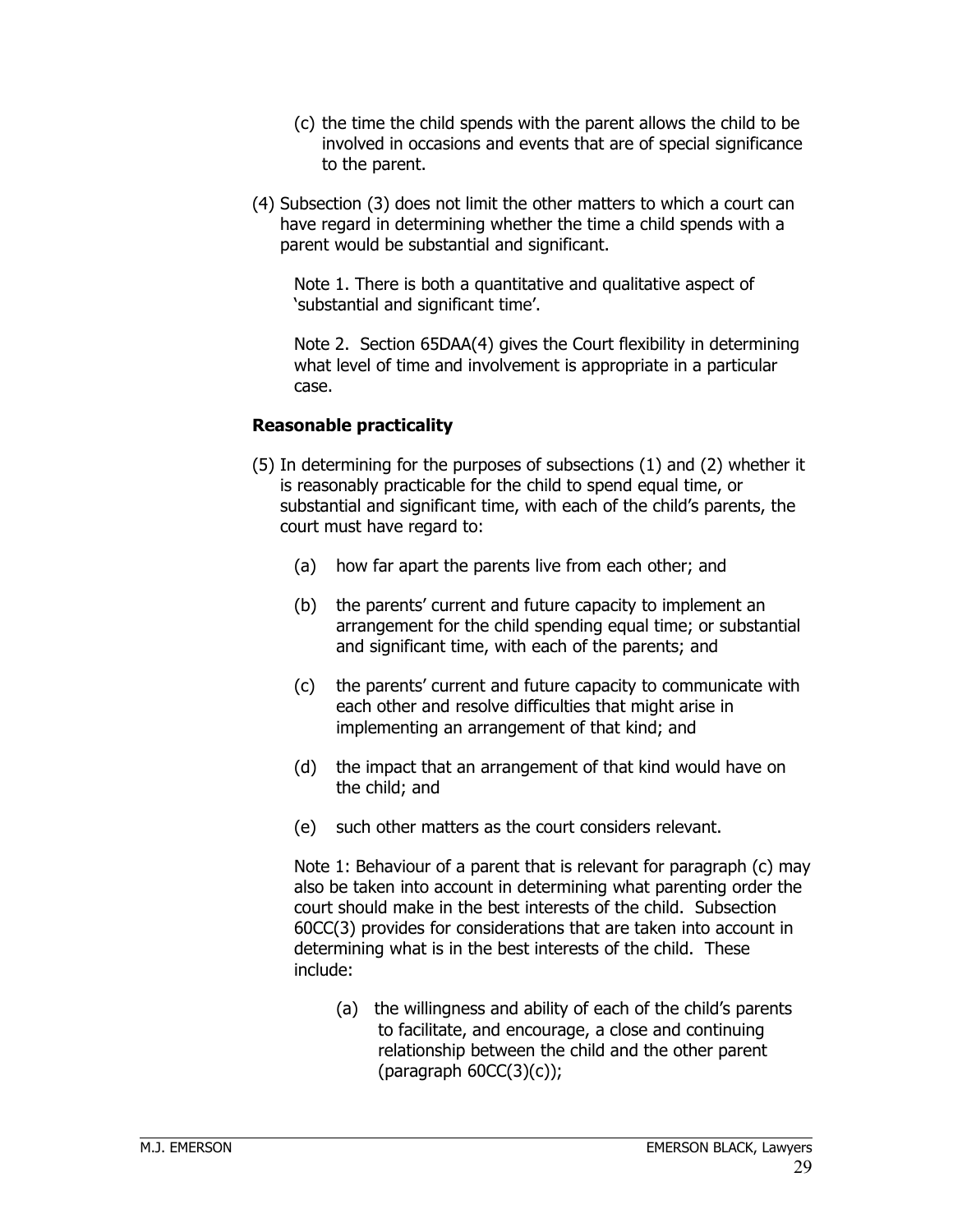(b) the attitude to the child, and to the responsibilities of parenthood, demonstrated by each of the child's parents  $(parentoph 60CC(3)(i)).$ 

Note 2: Paragraph (c) reference to future capacity  $-$  the court has power under section 13C to make orders for parties to attend family counselling or family dispute resolution or participate in courses, programs or services."

Clearly the effect of these sections is for the court to consider whether in a particular case there should be 'equal time' or 'substantial and significant time' and what the latter means. Furthermore the court is required to consider whether the orders proposed are "reasonably practicable" and all this is subject to the overriding consideration of whether what is proposed is in the "best interests" of the children.

Section 65DAC sets out the effect of shared parental responsibility and imposes an obligation on parties to "consult" and make a "genuine effort" to come to a "joint decision" on major long-term issues relating to a child.

Major long-term issues are defined in Section 4(1) which provides as follows:

- "4(1) major long-term issues, in relation to a child, means issues about the care, welfare and development of the child of a longterm nature and includes (but is not limited to) issues of that nature about:
	- (a) the child's education (both current and future); and
	- (b) the child's religious and cultural upbringing; and
	- (c) the child's health; and
	- (d) the child's name; and
	- (e) changes to the child's living arrangements that make it significantly more difficult for the child to spend time with a parent.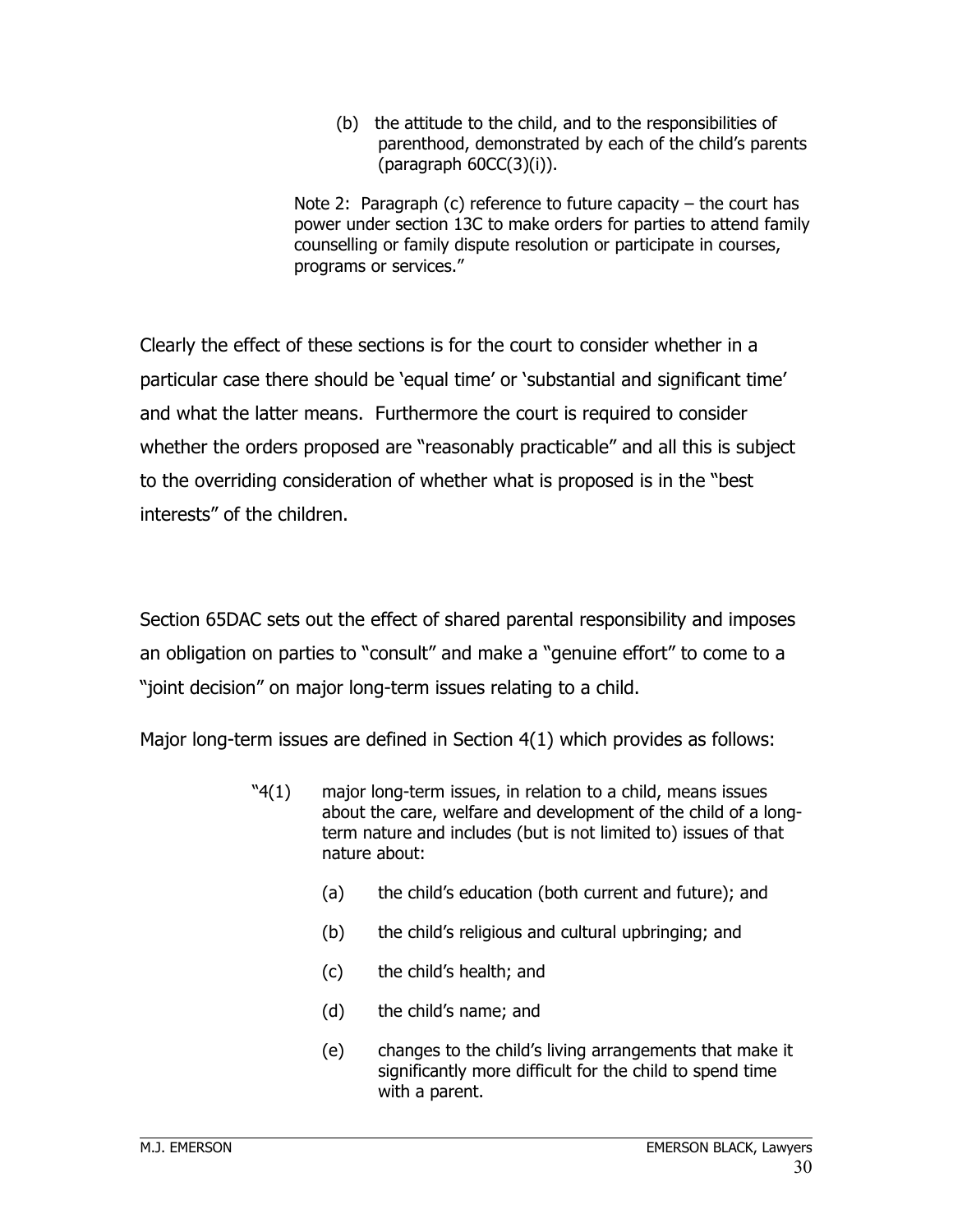Note: To avoid doubt, a decision by a parent of a child to form a relationship with a new partner is not, of itself, a major longterm issue in relation to the child. However, the decision will involve a major long-term issue if, for example, the relationship with the new partner involves the parent moving to another area and the move will make it significantly more difficult for the child to spend time with the other parent."

There is no need to consult on issues that are not major long term issues.

#### **Some further views and considerations**

Professor Chisholm (2006) has made a number of criticisms of the legislation including the following:

- The two-tier approach under Section 60CC downgrades the importance of Children's views by putting them into the category of an "additional" rather than a "primary consideration";
- The two-tier formulation "will lead to confusion and legal complexity". How for instance, he asks is the Court to go about the process of weighing up cases that involve competing factors involving both tiers. (As a comment, this raises the issue of whether say four or five additional factors outweigh one primary factor and presumably this will be determined by the court determining the best interests of the child which remains the overriding factor). Thus the Court will retain an overriding discretion to apply and weigh the "best interest" factors but appeals will no doubt result if it is considered they have underemphasized some factors and overemphasized others.
- There is no sound basis for the elevation of the two "primary" considerations above others in working out what might be best for a particular child.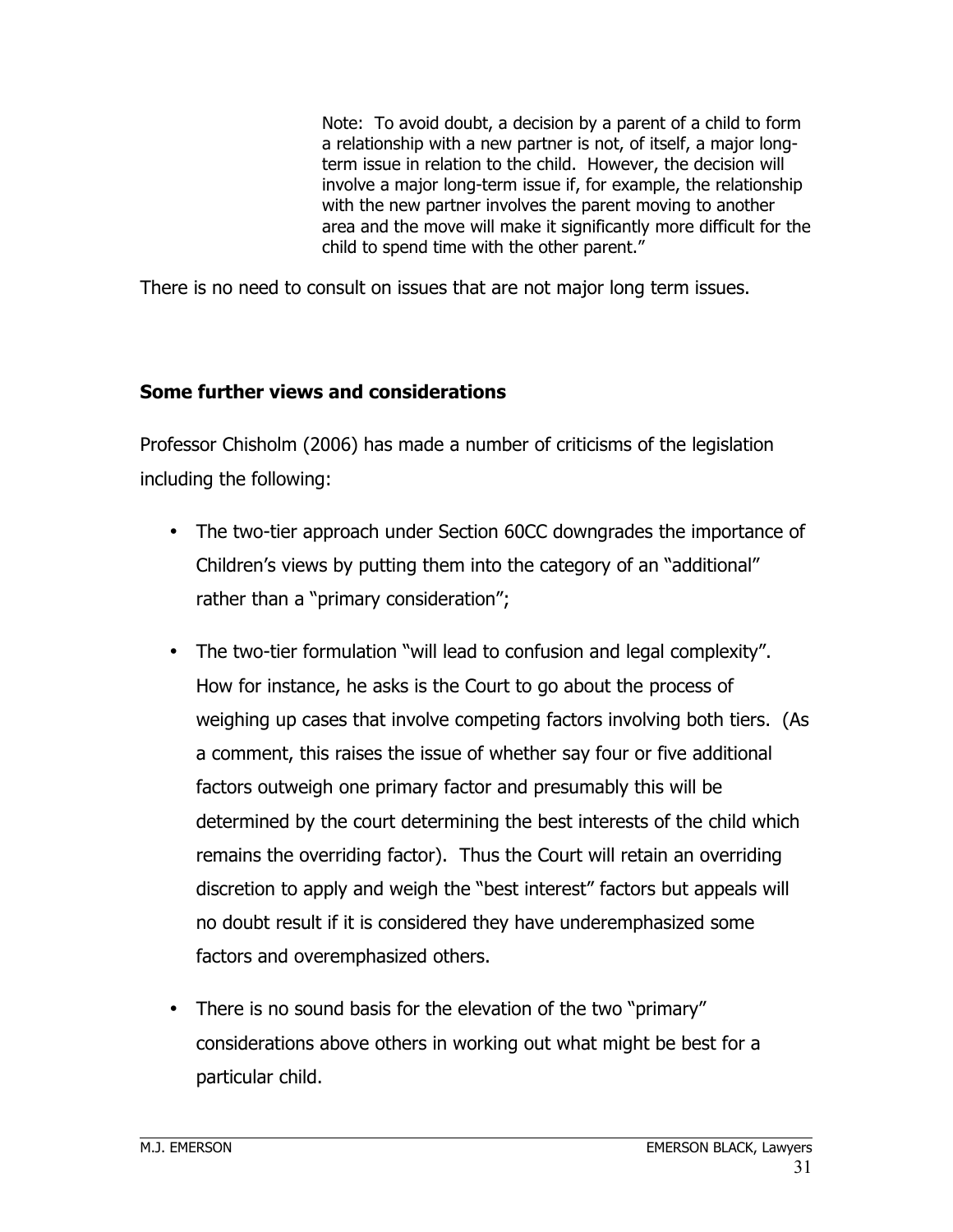By way of comment in relation to the relegation of the views (formerly wishes) of the child to an additional or secondary factor, one would have thought as a practical matter that particularly with mature age children, the wishes of the child will still have a significant impact on whether a party or parties seek an equal shared care arrangement and will mitigate against such arrangement in many instances and remain an important consideration for the Court, possibly even as part of the primary consideration of the benefit to the child of having a meaningful relationship with both parents.

It would seem clear that the use of the word "views" in relation to children is wider than wishes.

#### **Changes to proceedings**

The new Division 12A creates new legal procedures for the resolution of any proceeding under Part VII and any other proceedings under the Family Law Act where the parties consent.

It is beyond the scope of this paper to consider the less adversarial procedures in detail, however they will involve less formality in proceedings, more direct involvement and control by the Judicial Officer in the conduct of the proceedings, including the evidence to be called and relaxation of the rules of evidence. The new procedures apply to matters commenced by an application filed on or after 1 July 2006 and earlier matters by consent and leave of the court.

Proceedings are to be conducted without undue delay and with as little formality, and legal technicality and form as possible.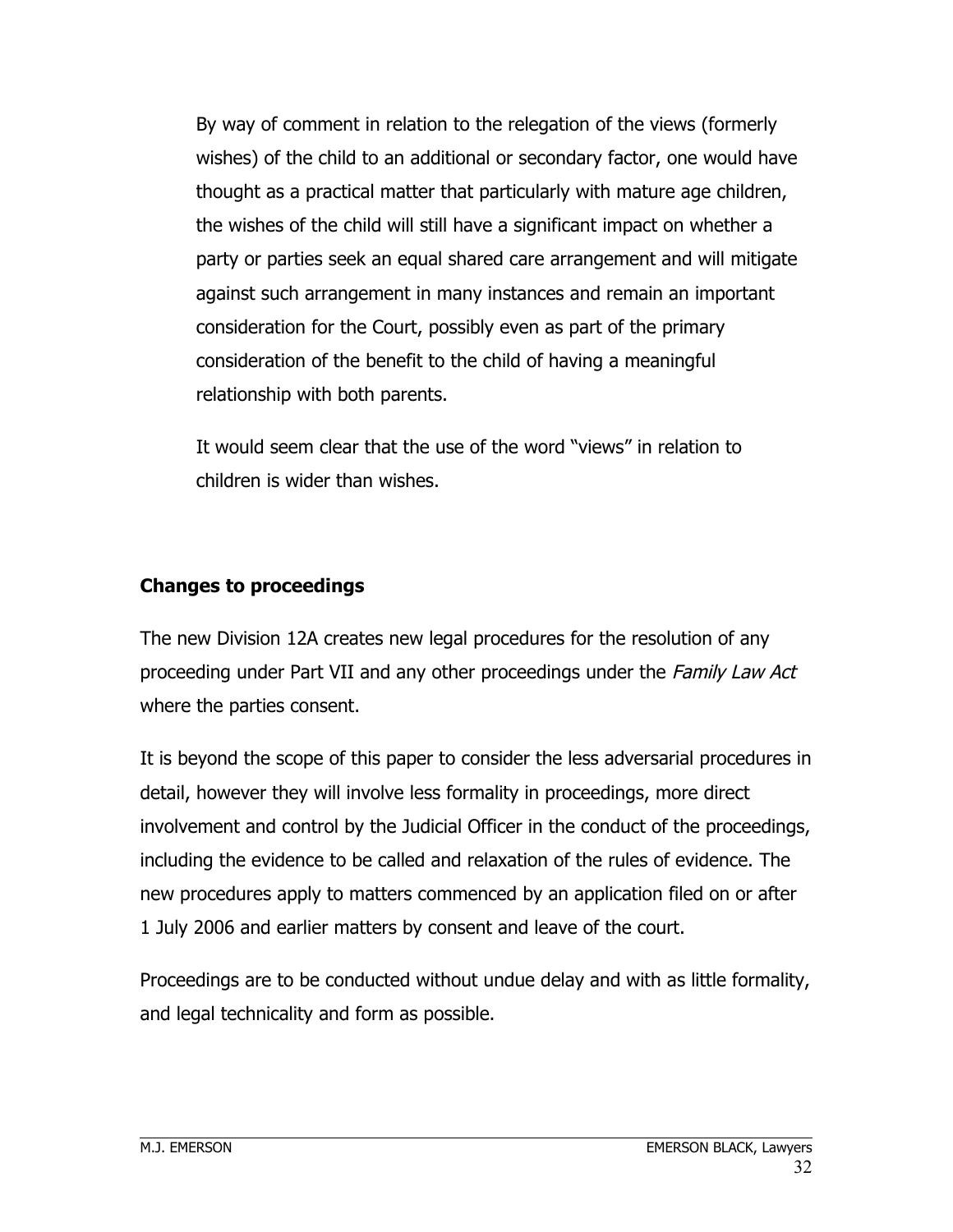#### **Changes to Enforcement and Contraventions**

A new compliance regime in Division 13A of the Act completely replaces the former Family Law Act contravention procedures.

There are now four different court outcomes possible and each of the four regimes has a subdivision dealing with the powers and obligations of a Court in the circumstances of that outcome.

The four outcomes are as follows:

- Where the contravention allegation fails (subdivision C).
- Where the allegation succeeds but reasonable excuse is established (subdivision D).
- Where there is a contravention without reasonable excuse but it is of a "less serious" nature (subdivision E).
- Where there is a contravention without reasonable excuse and it is of a serious nature (subdivision F).

The powers and obligations of the Court increase as the outcomes become more serious.

The civil standard of proof applies except where a serious sanction is contemplated eg. community service order or more serious.

Section 70NBA empowers a Court dealing with any contravention proceedings to vary the existing order.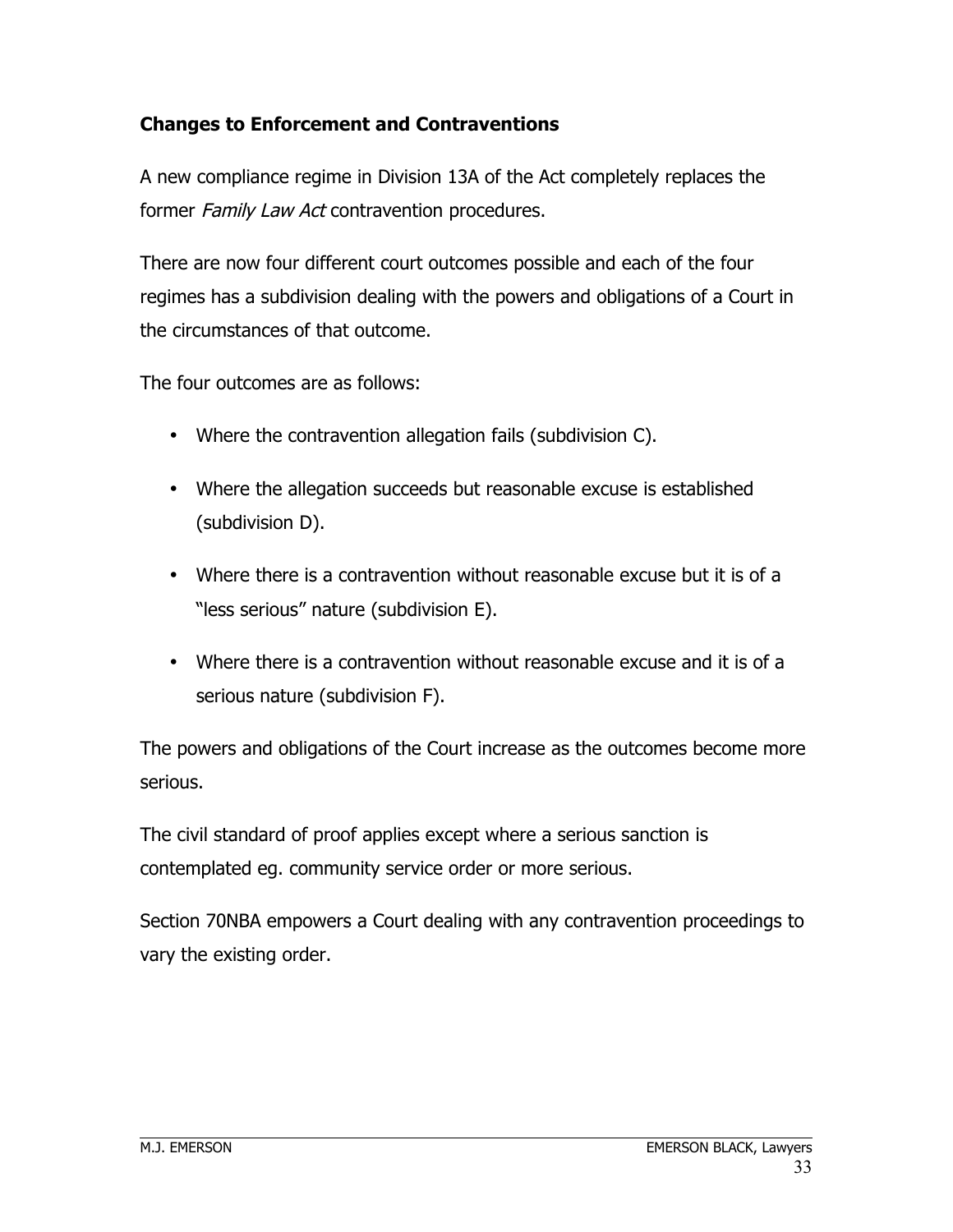#### **Other Matters**

- There are no substantive changes to the arbitration provisions of the Family Law Act.
- The Court's power to refer parties to external services has been considerably enhanced. (See Section 13C).
- The new provision in Section 117AB provides for a party who knowingly makes a false allegation to pay some or all of the opposing party's costs.

#### **Child Abuse and Family Violence**

- The changes (see new Section 60K) impose a mandatory obligation on the Court to determine and take action in relation to allegations of child abuse or family violence.
- The Court is required to deal with the issues raised by the allegation "as expeditiously as possible". This section is likely to create problems for the Court in view of the frequency of these types of allegations.
- There is a new definition of family violence which introduces an objective element of "reasonableness". A fear or apprehension of violence must be reasonable.
- Under Section 68Q a family violence order is invalid to the extent to which it is inconsistent with a subsequent order or injunctions made under the Family Law Act.
- Under Section 68R a Court making a family violence order has power to vary or discharge an existing order or injunction under the *Family Law* Act. There are restrictions on this power set out in Section 68R.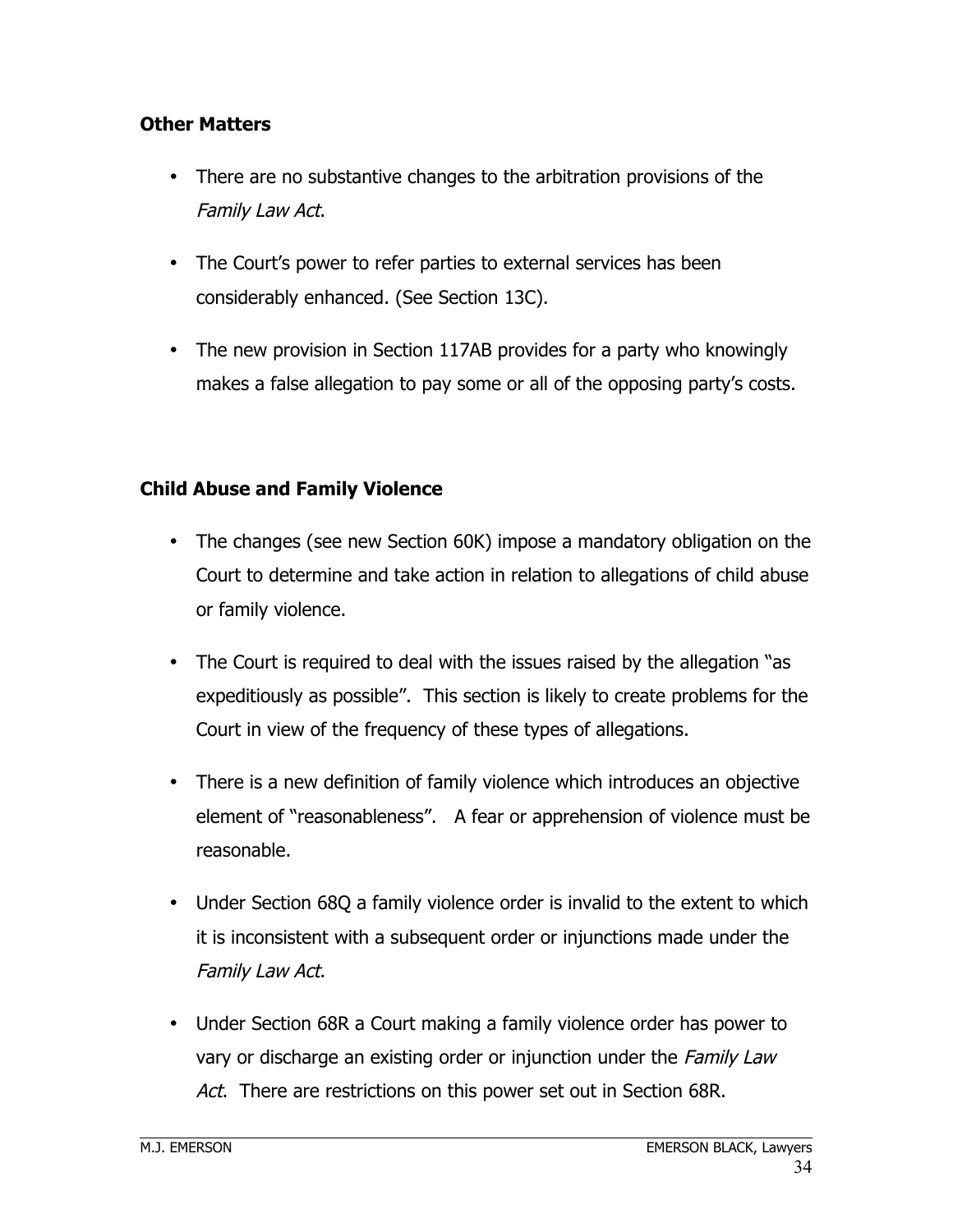#### **Independent Children's Lawyer**

The child representative will now be called the Independent Child's Lawyer.

Otherwise the role of the children's lawyer is not substantially changed by the amendments but a description of the role is set out in Section 68LA.

The Independent Children's Lawyer is not the child's legal representative and is not obliged to act on the child's instructions. Rather, the duty of the Independent Children's Lawyer is to act on what he or she considers to be the best interests of the child.

The Court may make an order "for the purpose of allowing the Independent Children's Lawyer to find out what the child's views are on the matters to which the proceedings relate".

Section 68LA(5) sets out the duties of the Independent Children's Lawyer.

#### **Relocation**

The impact of the new provisions on relocation will be an important issue to be resolved under the new regime. It would seem on the face of it that relocation will be more difficult under the new provisions in that the difficulty and expense of contact following a relocation may impact on the child's ability to continue to have a meaningful relationship with the non-relocating parent and therefore not be in the best interests of the child. It will be interesting to watch how the Court resolves this issue.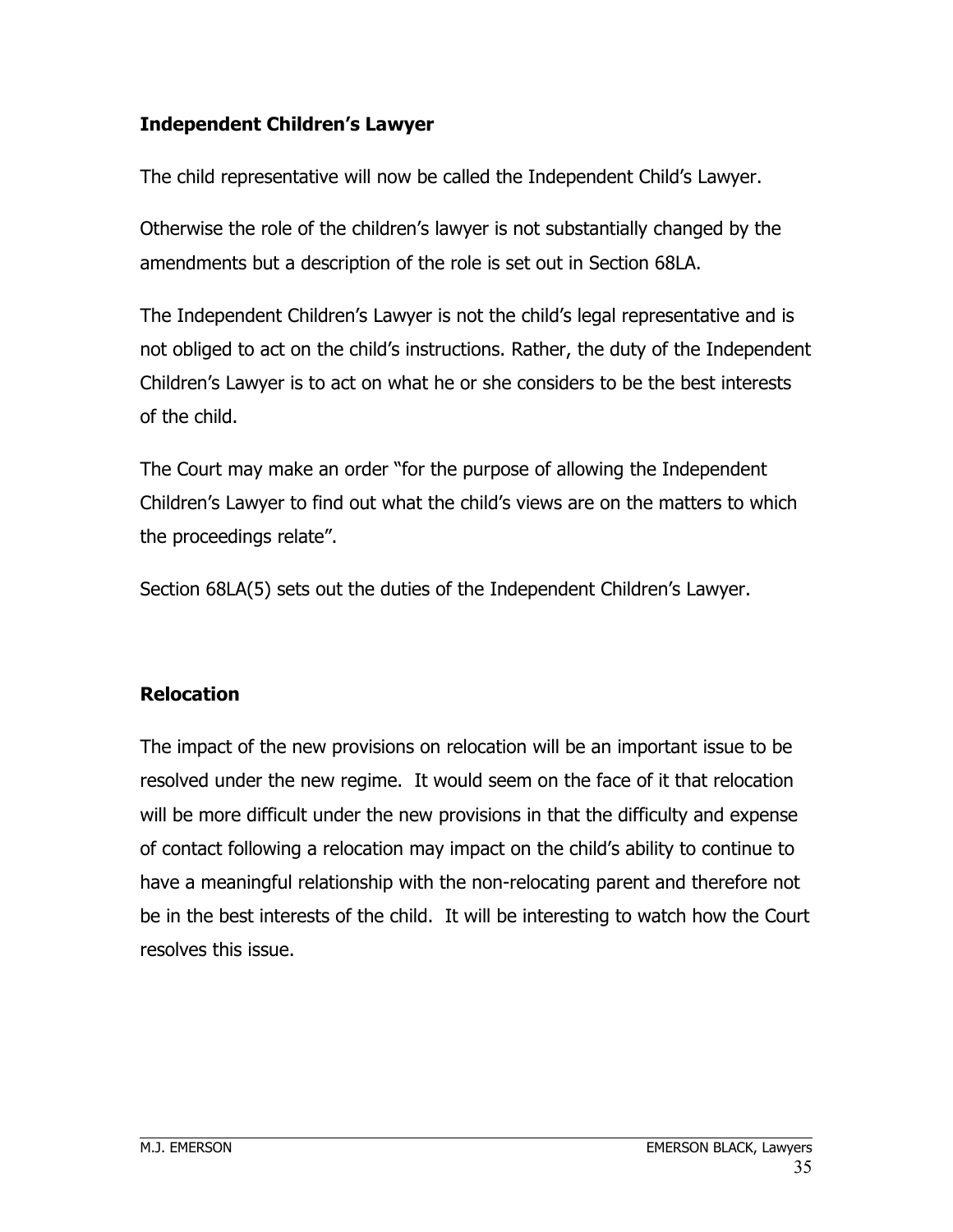#### **Practice Direction 1 of 2006**

This Practice Direction sets out certain steps which parties to each parenting case currently listed for trial on or after 1 July 2006 must take.

#### **Conclusion**

The extent to which the substantial changes contained in the new legislation impact on practice remains to be seen and this will depend largely on whether the cultural change sought by the government is achieved.

On one view, there has already been a substantial change of culture and this is reflected in report writers having given greater consideration to shared care arrangements, particularly over more recent times.

Lawyers are adaptable and can be expected to get behind the thrust of the legislation.

The directions contained in the new legislation are clear and the Court will need to give credence to these in determining "best interest". This combined with other initiatives and community expectations should bring significant change in appropriate cases. Ultimately the extent of such change will depend not only on the court's approach but on assessments of the impact of the changes on the children the legislation is intended to serve.

**Michael J Emerson EMERSON BLACK, Lawyers Brisbane.**